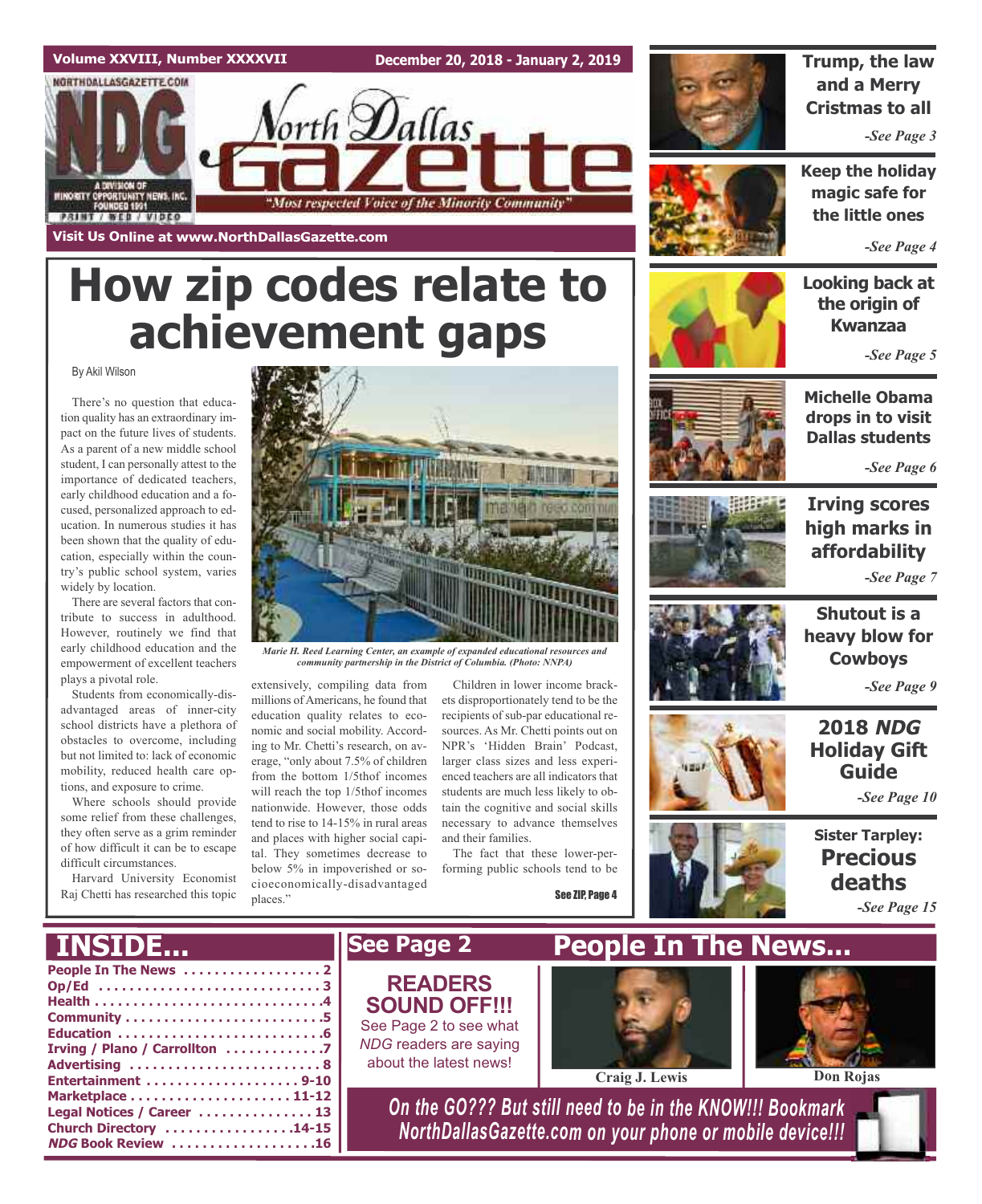### **People in the News www.NorthDallasGazette.com**

## **Craig J. Lewis**

Gig Wage, a payments platform specializing in independent contractors, announced this week it has closed the first \$1 million of a \$2 million seed round. Revolution's Rise of the Rest Seed Fund, which kicked off its seventh bus tour in Dallas last May, has invested in Gig Wage. Revolution's Rise of the Rest Seed Fund is a \$150 million fund focused on emerging technology ecosystems. Gig Wage considers Revolution's investment confirmation the growing on-demand workforce expects an on-demand pay-

By Stacy M. Brown NNPA Correspondent

**Don Rojas**

from you.

ity.



### check.

"The Gig Economy is the biggest macro shift in the workforce in over 100 years. All four generations are working in the Gig Economy; Boomers, Gen X, Millennials and Gen Z," Craig J.

### Lewis, the CEO, and Founder of Gig Wage said. "This shift is driven by economics, policy, technology, and cultural forces. This funding will allow us to issue payments of over \$1 billion to contractors and roll out our newAPI in 2019. We are excited to help power the future of work."

Gig Wage promises to save time and money for customers while increasing operational productivity. The tool will help businesses recruit and retain contractor talent, which is essential to compete in the modern workforce. A recent report from UpWork states 36 percent of the workforce is now

"I went to school in

During that time, Rojas became involved in student activism and joined a student newspaper and student-run radio station. Later, he attended the University of Wisconsin where he honed his journalfreelancing, which converts to \$1.4 trillion of personal income being paid to contractors. Google also announced for the first time in its twenty-year history, contract workers outnumbered direct employees. And, by 2020, experts forecast independent contractors will compromise 50 percent of the United States workforce.

"Current payment solutions for gig economy workers lack sufficient speed and accuracy. Gig Wage identified this pain point in the growing gig economy market and designed a solution to help employers better manage compensation for independent contractors,"

Rojas, now 69, said from ism skills.

> "That was in the late 1960s and I've stayed in the field of journalism and activism, alternating my time and energy over those many years between activism and journalism," Rojas said, noting that, "for me, there isn't a clear line of demarcation between the two, especially for those in the trenches with minority media."

Rojas has always been in the trenches.

He said he's viewed his work as part and parcel of a broader social and economic justice movement.

One of his first positions

said J.D. Vance, Managing Partner of Revolution's Rise of the Rest Seed Fund. "It is another example of a great company addressing a global challenge in a city beyond the coastal tech hubs."

Gig Wage recently introduced new advisor Wade Burgess, former LinkedIn (LI) executive, and Shiftgig CEO. Burgess served as the head of LI Talent Solutions, which comprises 67 percent of LI revenue, and has firsthand knowledge of the enormous impact of the contractor.

"At LI we monitored the findings of talent thought leaders worldwide, and the data was popping off the

page. The Gig Economy is going to be the equivalent of the globalization of the workforce twenty-five years prior. This is a trend that cannot be ignored and the companies that empower the employer and the worker will win. Gig Wage is compelling for this reason," according to Burgess.

Gig Wage navigates the complexities of banking, payments and the IRS so companies does not have to. They offer software for businesses and contractors and APIsso developers can integrate with ease. Founded in 2014 by Morehouse College graduate Craig Lewis in Dallas.

Government of Grenada.

• Editor of the *New York Amsterdam News*

• General Manager of WBAI, Pacifica Network, New York

• Executive Director of Free Speech Television

• Senior Advisor to Professor Sir Hilary Beckles, Vice-Chancellor/President of the University of the West Indies

• Director of Communications and International Relations, Institute of the Black World 21st Century

• Founder of the awardwinning digital magazine,

Family Cases **• Divorce / Annulment • Child Support / Paternity • Custody Modification • Restraining Order • Protective Order • Name Change / Adoption • Domestic Violence**

Easy Payment Plans

<u>an an an an an an an an an an </u>

See ROJAS, Page 6

## **NDG Readers Sound Off...**

### **Former First Lady Michelle Obama surprise students at Dallas leadership conference**

Transatlantic Slave Trade, reparations, journalism, and of course Rojas' celebrated activism and the fight for freedom, justice and equal-

For Rojas, that fight

Wanted to go too, but the tickets were too much. going to see angie thomas in frisco, t.x. in february. *-- Nneka Esedebe* via Facebook

Yes! The girls from that group were in the audience! She mentioned them in her talk. She said she doesn't worry about the future knowing there are girls like this ready to change the world. (Or something



began at an early age and he waged war against injustice mostly with a pen.

"Since I was a young man, I always had an interest in writing and reporting and the spoken word,"



like that) *-- Claire White Thomas* via Facebook

Michelle is doing the thang!

via Facebook

#### **Dallas-based minority tech company awarded \$1 million seed funding**

I see ya big homey.... keep making those moves *-- Robert Wiggins* via Facebook

Inspiring for us all

via Facebook

*-- Black Demographics*

*-- Cameron Shaw*

Growth, Knowledge, Respect *-- Darrick Taylor* via Facebook

Breakthrough is a beautiful thing! Keep grind brotha!

> *-- Carl Dorvil* via Facebook

you are on your way...I'm a believer in Gig Wage!!!

*-- Lonnie Emard Craig* via Facebook

Investors invest in you, your idea and your team.

Congratulations! You have been working hard in growing your company and I am glad the investor saw your passion and it makes great business sense to invest in your company! Way to go and keep creating jobs!!!

> *-- Nancy Hong* via Facebook

Awesome!!! Congrats, man. Killin' it.

> *-- Brittani Wilkins* via Facebook

**To share your opinion visit NorthDallasGazette.com** 14-638-5

**Law Offices Of Vincent Ndul** 

**Not Ce rtified by the Te x a s Boa rd of Lega l Spe c ia l i za tion** ¥ If you qualify. \*Fees quoted above are minimum down payment needed to begin processing your case.

2730 N. Stemmons Frwy, Suite 409 • Dallas, TX 75207

*817-277-0196 (Metro)*

\$69\* DIVORCE

### was assistant director of communications for the National Urban League. Following his stint there Rojas became an assistant editor at a Black-owned paper in Baltimore.

Among the many legendary interviews Rojas conducted were with leaders from around Africa, including Civil Rights icon Nelson Mandela and singer Bob Marley.

Rojas' resume reads like a true activist and freedom fighter<sup>.</sup>

• He served as Director of Communications for Prime Minister Maurice Bishop, the People's Revolutionary

> Criminal Defense **• DWI / Suspended License • WARRANTS Removed ¥ • 24 Hour Jail Release ¥**

> **• Occupational license, felonies**

**• Protective Order • Misdeamenor/Felonies ¥**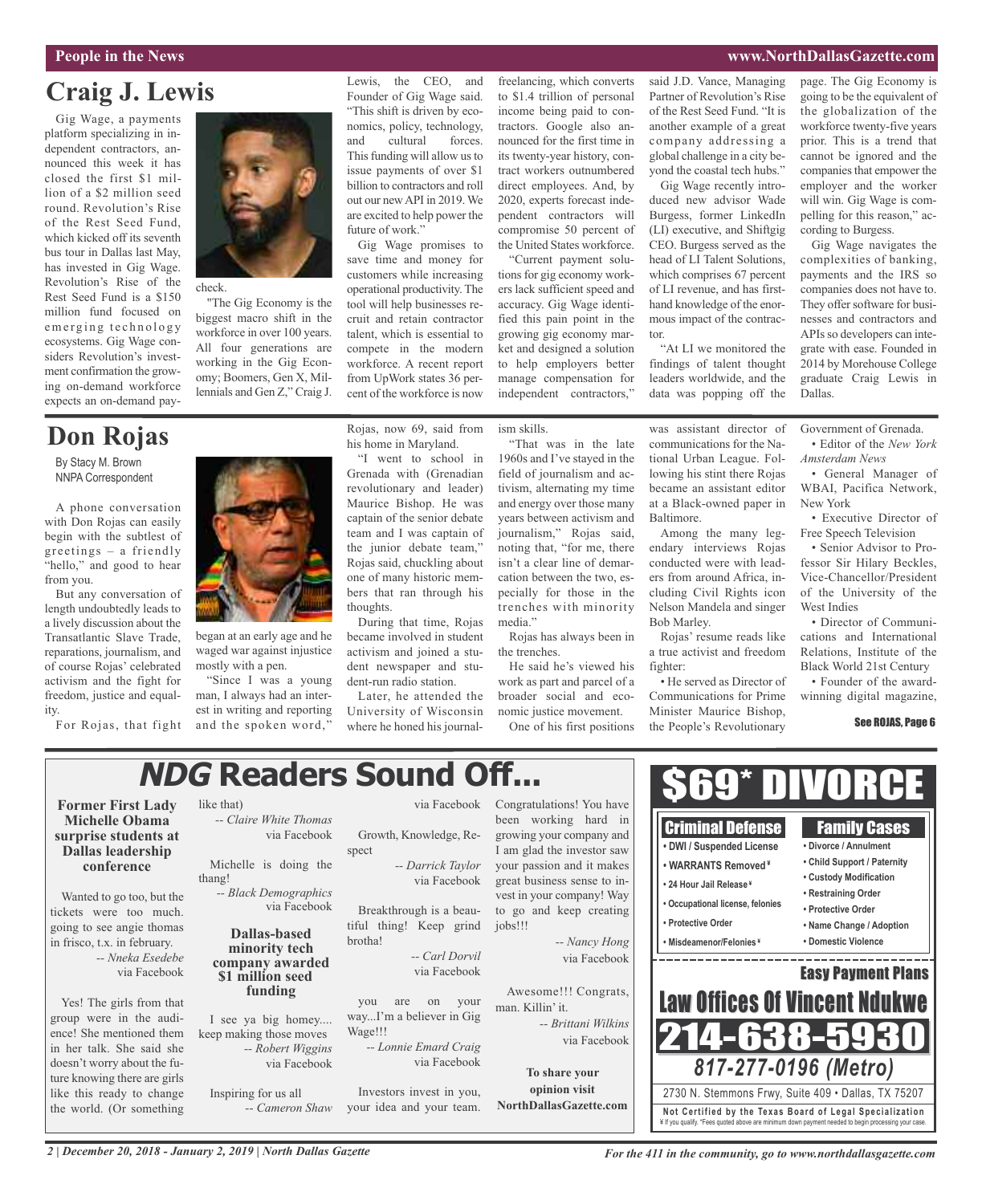### **www.NorthDallasGazette.com Op-Ed**



Phone: 972-432-5219 - Fax: 972-509-9058

*"Do what you say you are going to do ... when you say you are going to do it."*

**Publisher's Office:** publisher@northdallasgazette.com

**Sales Department:** marketing@northdallasgazette.com 972-509-9049

**Editorial Department:** editor@northdallasgazette.com

### **Online:**

www.NorthDallasGazette.com www.twitter.com/NDGEditor www.facebook.com/NorthDallasGazette www.pinterest.com/NDallasGazette www.instagram.com/NorthDallasGazette

### STAFF

**Chairman Emeritus** *Jim Bochum 1933 – 2009*

**Published By** *Minority Opportunity News, Inc.*

> **Editor** *Ruth Ferguson*

**Web Master** *Todd Jones*

**Community Marketing** *Nadina Davis*

**Account Executive** *LaRoyce Jones*

> **Production** *David Wilfong*





**Religious/ Marketing Editor** *Shirley Demus Tarpley ("Sister Tarpley") NDG* **Senior Columnist** *Ed Gray* **Columnist** *A.D. Jenkins* **Contributing Writers** *Tiffany Gilbert Jackie Hardy*



*appropriate revisions. The North Dallas Gazette, formerly Minority Opportunity News, was founded in July 1991, by Mr.Jim Bochum and Mr.Thurman R. Jones. North Dallas*

*Gazette is a wholly owned subsidairy of Minority Opportunity News, Inc.*

## **Trump, Law and Order , and a Merry Christmas**



The Donald J. Trump Administration is making former President Richard Nixon look more like a statesman. The Republican Party has campaigned and won elections on being the political party that has been for law and order. This is a concept that no one is above the law, which is not a concept, it is reality.

The investigations that have been conducted towards Trump also known as Individual 1 (by the criminal investigators of the Southern District of New York) report a troubling trend of possible criminalNew York, the Southern District of New York is the office that investigates the Mafia.

This is not saying that President Donald Trump is a criminal, it is saying they are investigating him like a criminal. Only a courtroom can convict, but with the shrinking popularity, maybe the Republicans who have sold out law and order for disarray and confusion.

Last week, Senator Jeff Flake, the Republican Senator from Arizona warned of threats to democracy from "within and without." I don't think that Senator Flake was talking about First Lady Melania Trump's china selection. The purpose of his farewell speech was to warn, however while in office he could have been

ity. For folks outside of more vocal. The mute, deaf, and blind Republican Party has sold out in favor of conservative values instead of American values.

> American values that promote diversity have been pushed aside to promote White Nationalism. If you think I'm exaggerating, remember President Trump, also known as "Individual 1" used the dog whistles of Charlottesville. The Charlottesville White Nationalist Riots resulted in the loss of life and injuries to anti-White Nationalist protesters. Trump made his stand like General Robert E. Lee. The statement "there are some very fine people on both sides," gave approval of this in his 2017 Inaugural Speech, "American Carnage."

means that there is a violence directed against our laws and order. "American Carnage" means that there is literally blood in our streets. "American Carnage" means that our economy is in the red. "American Carnage" means that law institutions such as the Federal Bureau of Investigation are threatened. "American Carnage" must end, as we turn our thoughts to a "Merry Christmas" and a "Happy New Year," we realized that we survived yet another year. Let us end "American Carnage" and take back our country.

I am Ed Gray and this is Straight Talk.

*Ed Gray is the host of The Commish Radio Show airing Saturdays 3-5 p.m. on FBRN.net, can be reached at eegray62@att.net.*

## **White churches have a moral responsibility**

By Rev. Jesse Jackson

In 2019, we will commemorate 400 years since the first 20 slaves were transported by ship from Africa by white slave traders and landed in Jamestown, Va.

Now four centuries later, race remains a central dividing line. Today, for example, the racial wealth gap exposes a stark difference. The median wealth of a white household (median means half are above and half below) is 12 times greater than that of a black household. The median wealth of a white household is \$134,430, of blacks it is \$11,030.

This is virtually all about equity in a home, the leading source of middle-income wealth. African-Americans still suffer from de facto segregation, after years of being red-lined from decent neighborhoods.

In the financial collapse, African-American households suffered the worse. Black unemployment rose twice as much as white unemployment in the Great Recession. Middle-class black families, lacking inherited wealth, were targeted for the most aggressive and leveraged home loans. When the bust came, they were the

most at risk and suffered the greatest loss of homes.

The wealth gap is not erased by educational attainment, by full-time employment, by getting the right occupation. The typical black family with a head of household working full time has less wealth than a white family whose head of household is unemployed. Median wealth for a black family whose head has a college degree is about 1/8 that of a median white family similarly educated.

African-Americans are constantly told to pull themselves up by their bootstraps. In the black church, for example, ministers repeatedly preach the need for discipline, self-reliance, faith and hard work. Yet even those who succeed still remain behind.

During the recent midterm elections, I was constantly asked whether African-Americans would vote in high enough numbers and margins for Democrats so that candidates white and black had a chance to be elected. Democrats seem almostsatisfied if 20 to 30 percent of whites turn out to vote for black or progressive white candidates.

The nation is facing many

morally relevant social, economic and political crises voter suppression, income and wealth inequality, criminal justice reform and climate change — that now pose an existential threat to the next generation. Why does the white church remain so silent in the face of these mounting crises and denial of justice and opportunity?

"American Carnage"

In Birmingham in 1963, with dogs biting children, high-pressure fire hoses knocking down peaceful protesters, bombers blowing up churches and Dr. King in jail, many white church leaders chose to attack Dr. King's non-violent methodology rather than to fight for a nondiscriminatory Public Accommodations Act.

One would have thought when the four little girls were bombed in the 16th Street Baptist Church, white churches would have at least held prayer services or services of reconciliation. Instead, most attacked Dr. King as an outside agitator, as if he had set the bombs.

Recently in Alabama, I witnessed a stark contrast. One extreme was the excitement in anticipation of the Georgia/Alabama SEC championship football game. When a young African-

American athlete, Jalen Hurts, replaced an injured Tua Tagovailoa at quarterback, every Alabamian of every political persuasion, right, left and center, was pulling for him.

With Hurts' remarkable display of skill, Alabama won the game. He not only won the game, he arguably beat George Wallace and the legislators who earlier locked blacks out of the University of Alabama. He beat Bull Connor who unleashed the dogs on demonstrators and the KKK on Freedom Riders. He beat the KKK bombers who watched as the church was decimated and four little girls were murdered.

The other extreme was witnessed in Hoover, Ala., where E.J. Bradford was shot. in the back by a policeman. That police officer is still on the payroll. The patterns and prejudices of the old South are hard to overcome.

Here once more, the white church has the opportunity and the responsibility to stand up, to serve as a Christian witness. White voices of moral authority and inclusive leadership are needed now as much or more than ever.

That is why the silence seems so deafening.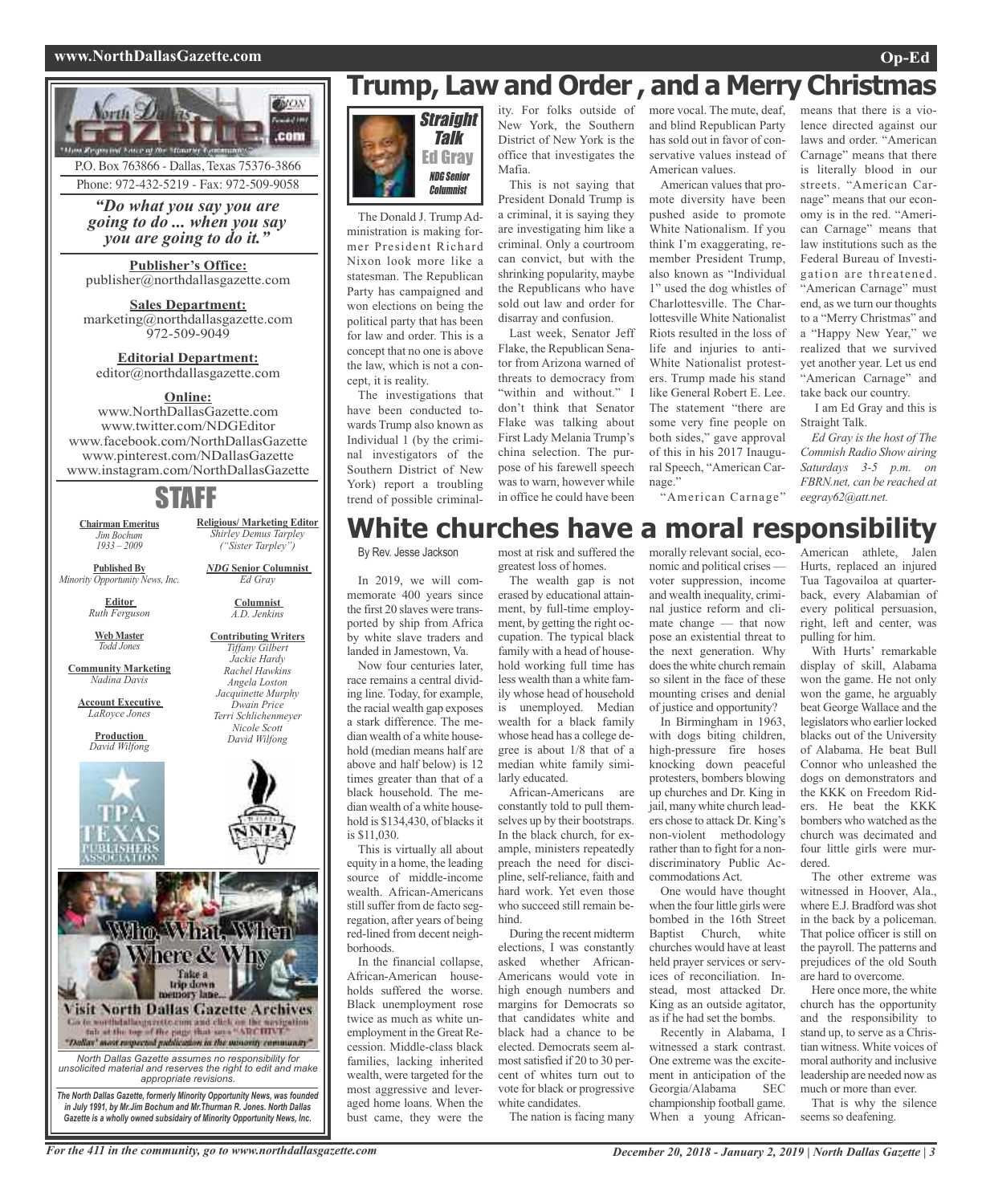## **Parkland experts urge adults to remember the ABC's of holiday toy safety**

The holiday season should be a happy time for children, but parents and caretakers need to ensure it's also safe. While new toys can bring joy and smiles, they may also present potential safety hazards. December is Toy Safety Month, and injury prevention experts at Parkland Health & Hospital System are offering tips to help with holiday toy shopping.

According to the U.S. Consumer Product Safety Commission (CPSC), more than 240,000 toy-related injuries were treated in emergency rooms in 2016, the last year data is available. Of those, 39 percent of the emergency departmenttreated injuries were classified as cuts and bruises and 45 percent of the injuries were to the head and face. CPSC received seven reports of toy-related deaths among children younger



than 15. Non-motorized scooters were the toys associated with the most injuries in children younger than 15 years old, accounting for 23 percent of injuries treated in emergency rooms.

"The statistics can be alarming, but taking a few precautions while you shop can help prevent spending the holidays in the emergency room," said Shelli Stephens-Stidham, Director of the Injury Prevention Center of Greater Dallas, housed at Parkland. "While consumer protection groups, retailers and toymakers work hard to ensure the safety of toys, it is equally important that parents and caregivers do the same."

Parkland safety experts advise that adults selecting toys should remember the ABC's of toy safety:

A: Avoid toys with small parts, as well as marbles and small balls, for children under age 3. "Children can choke on small parts contained in toys or games," Stephens-Stidham said.

B: Battery-operated toys are much safer than those that must be plugged into an electrical outlet, but beware. "Button batteries and magnets can be potential threats if ingested," said Lizbeth Petty, public health educator with the North Texas Poison Center located at Parkland. "Besides being stuck in the esophagus, batteries can release an electric current that can severely burn the esophagus in as little as two hours," she said. "To prevent injuries, always look at the battery compartment and make sure the batteries are tightly secured with screws." *Chris Benson / Unsplash*

C: Check all labels. "Toys should be appropriate for the child's age and abilities because toys that are too ad-

vanced may pose safety hazards," Stephens-Stidham said. "Be sure to always follow the age guidelines and other safety information on packaging."

Experts also offer the following tips:

• Avoid toys with sharp points and edges.

• Dispose of strings, ribbons and other potentially dangerous packaging. These items may pose a strangulation hazard for small children.

• Get safety gear. With scooters and other riding toys, be sure to include helmets. Helmets should be worn properly at all times, and they should be sized to fit.

• Know your seller. Purchase toys from retailers you know and trust.

• Read all instructions carefully before buying the toy.

• If you think a child may have swallowed a button battery, call your local poison center immediately.

• Nationally, 55 poison centers provide service to all 50 states. Anyone who needs assistance anywhere in the country can dial the toll-free number 1-800-222- 1222 and be connected to one of the centers.

"Having and sharing this information during the holidays can help save lives," Stephens-Stidham said.

Texas residents can visit www.poisoncontrol.org for more information about poisonings, including the hazards of button batteries. For more information about the Injury Prevention Center of Greater Dallas, please visit www.injurypreventioncenter.org. For more information on services at Parkland, please visit www.parklandhospital.com.

### **Rep. Waters statement on Texas judge ruling Obamacare unconstitutional**

*WASHINGTON — Congresswoman Maxine Waters (CA-43) released the following statement in response to the ruling of a federal judge in Texas that the Affordable Care Act (Obamacare) is unconstitutional:*

"I am deeply disturbed by the ruling of a federal judge in Texas – who was appointed by a Republican – that Obamacare is unconsti-

tutional. This court case was brought before the court by a group of Republican governors and state attorneys general who are continuing the Republican Party's relentless campaign to repeal Obamacare and strip away its protections for people with pre-existing conditions. The case is further evidence that Republicans will stop at nothing to strike down Obamacare and take away health coverage from millions of Americans.

"Ironically, this ruling comes barely a month after numerous Republicans stood for reelection while campaigning on the false premise that they actually cared about people with preexisting conditions and were committed to protecting them. The American people

were not fooled by these disingenuous claims, and many of these Republicans lost.

"I applaud the announcement that the State of California, along with several other states led by Democrats, plans to appeal the court's ruling. Obamacare has already survived several court challenges initiated by heartless Republicans, and I

have no doubt it will survive with pre-existing conditions. this one.

"Democrats just won a big victory in the 2018 midterm elections, after proving time and time again that we are the party that truly cares about the health and well-being of working families, seniors, veterans, the disabled and Americans

As we take control of the House of Representatives, we will fight to protect the rights of all Americans to quality, affordable health care, and make certain that Obamacare and its protections for people with pre-existing conditions remain the law of the land."

# **ZIP,** continued from Page <sup>1</sup>

found in more impoverished or socially/culturally isolated areas is not a coincidence.

Prior to the implementation of the Every Student Succeeds Act (ESSA) in the 2017-2018 school year, education standards were largely determined by federal standards outlined in No Child Left Behind Act (NCLB). This structure did very little to address the specific needs of the most disadvantaged communities

ESSA seeks to improve students' chances at success

by encouraging a more personalized approach to students' needs, strengths and interests as well as improving and decreasing the emphasis on standardized testing. Much of the research suggests this approach will do more to advance specific, individual state school system goals and impact students' lives.

It's very important that parents, teachers, administrators and community members take strategic steps to address factors contributing to the educational shortcomings in some of our schools while working with policy makers to equitably utilize all the tools and resources available.

The future is now, and if our community ever hopes to eliminate the disparities that are at the root of many of the issues we are often confronted with (i.e. poverty, mass incarceration, chronic unemployment) we have to begin with education.

By requiring states to identify and intervene with their lowest-performing schools and take a more tailored approach to their improvement, ESSA is poised to have a significant and measurable impact on the state of public education in America.

There is a very real correlation between underperforming schools and generational poverty. If we wish to eliminate the latter, we must tackle education with a focus and energy that is specifically tailored to the needs of our communities.

*Akil Wilson is a native Washington, DC-based, podcaster, and parent. He is a contributing writer for the Washington Informer in addition to providing broadcast commentary for a variety of media outlets.*



inquiries1909@gmail.com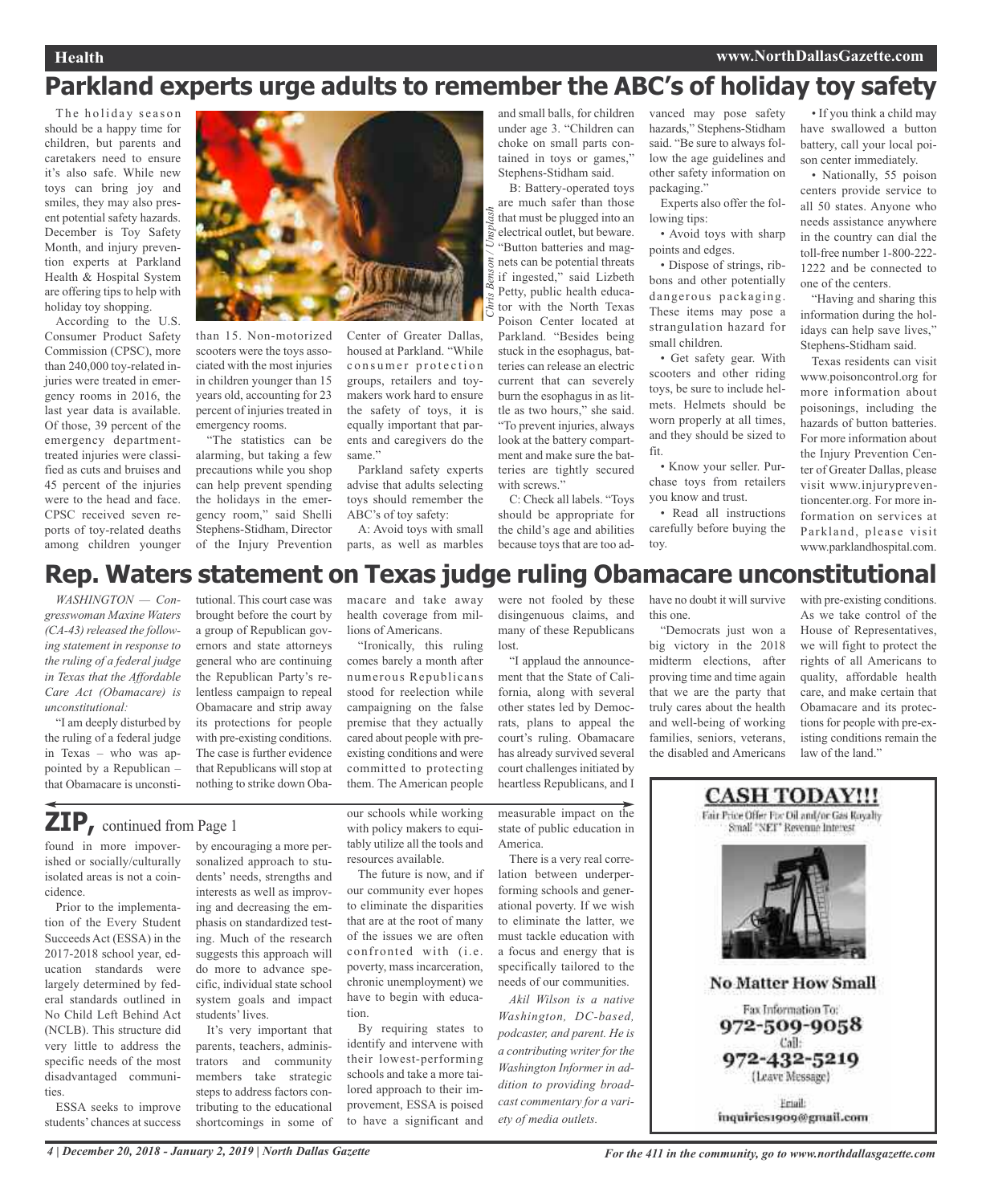### **www.NorthDallasGazette.com**

## **Reviewing the roots of the Kwanzaa celebration**

Kwanzaa is an African American and Pan-African holiday which celebrates family, community and culture. Celebrated from 26 December thru 1 January, its origins are in the first harvest celebrations of Africa from which it takes its name. The name Kwanzaa is derived from the phrase "matunda ya kwanza" which means "first fruits" in Swahili, a Pan-African language which is the most widely spoken African language.

First, Kwanzaa was created to reaffirm and restore

our rootedness in African culture. It is, therefore, an expression of recovery and reconstruction of African culture which was being conducted in the general context of the Black Liberation Movement of the '60's and in the specific context of The Organization Us, the founding organization of Kwanzaa and the authoritative keeper of its tradition.

Secondly, Kwanzaa was created to serve as a regular communal celebration to reaffirm and reinforce the bonds between us as a people. It was designed to be an

ingathering to strengthen community and reaffirm common identity, purpose and direction as a people and a world community.

Thirdly, Kwanzaa was created to introduce and reinforce the Nguzo Saba (the Seven Principles.) These s e v e n c o m munitarian African values are: Umoja (Unity), Kujichagulia (Self-Determination), Ujima (Collective Work and Responsibility), Ujamaa (Cooperative Economics), Nia (Purpose), Kuumba (Creativity), and Imani (Faith). This stress on the Nguzo

Saba was at the same time an emphasis on the importance of African communitarian values in general, which stress family, community and culture and speak to the best of what it means to be African and human in the fullest sense.

And Kwanzaa was conceived as a fundamental and important way to introduce and reinforce these values and cultivate appreciation for them.

Kwanzaa was created in 1966 by Dr. Maulana Karenga, professor of Africana Studies at California State University, Long Beach, author and scholaractivist who stresses the indispensable need to preserve, continually revitalize and promote African American culture.

Finally, it is important to note Kwanzaa is a cultural holiday, not a religious one, thus available to and practiced by Africans of all religious faiths who come together based on the rich, ancient and varied common ground of their Africanness. *(Taken from www.officialkwanzaawebsite.org)*



*The holiday season also brings Kwanzaa, a holiday created for African Americans and the diaspora to help connect them to their roots. (Image: Dallas Public Library website)*

### **Addison**

Experience the last colorful nights of **Vitruvian Lights** from Dec. 28 to Dec. 31, from 5 p.m. to midnight, at Vitruvian Park, in Addison. Roam through Vitruvian Park's 12 acres and view more than 550 illuminated trees wrapped in

1.5 million sparkling LED lights. The large number of single-color trees gives this display a modern flair.

### **Allen**

Bring the kids out to **Swim with Santa** on Dec. 21 starting at 5:45 p.m. at Don Rodenbaugh Natato-

rium, in Allen. Join Santa for a swim and tell him what you would like for Christmas. Santa is available for pictures for those with their own cameras. Parents swim free with each paid child. Children six and under must be accompanied by an adult in the water.

### **Sesame Street Live -**

 $\overline{\text{City}}$  **Briefs** 

**Let's Party** will be held from Dec. 28 to Dec. 30, at 5 p.m. at Allen Event Center. Kids can sing and dance along with their favorite Sesame Street characters including Elmo, Big Bird and Abby Cadabby. The gang

discovers that planning a party is no easy task, but with some help from the audience, the cast learns that friendship and teamwork make anything possible. To purchase tickets, visit alleneventcenter.com.

#### **Arlington**

Celebrate the last days of **Holiday in the Park** from Dec. 28 to Dec.31, at Six Flags Over Texas, in Arlington. The theme park is transformed into a winter

#### See BRIEFS, Page 11



**AREAS SERVED:** 75116, 75134, 75203, 75207, 75208, 75210, 75211, 75212, 75215, 75216, 75217, 75223, 75224, 75226, 75227, 75228, 75232, 75233, 75236, 75237, 75241, 75249, 75253

Register through January 16. **Classes begin January 22.** 

**Enroll NOW for** 

spring classes!

northlakecollege.edu



North Lake College DALLAS COUNTY COMMUNITY COLLEGE DISTRICT

*For the 411 in the community, go to www.northdallasgazette.com*

*December 20, 2018 - January 2, 2019 | North Dallas Gazette | 5*

### **Community**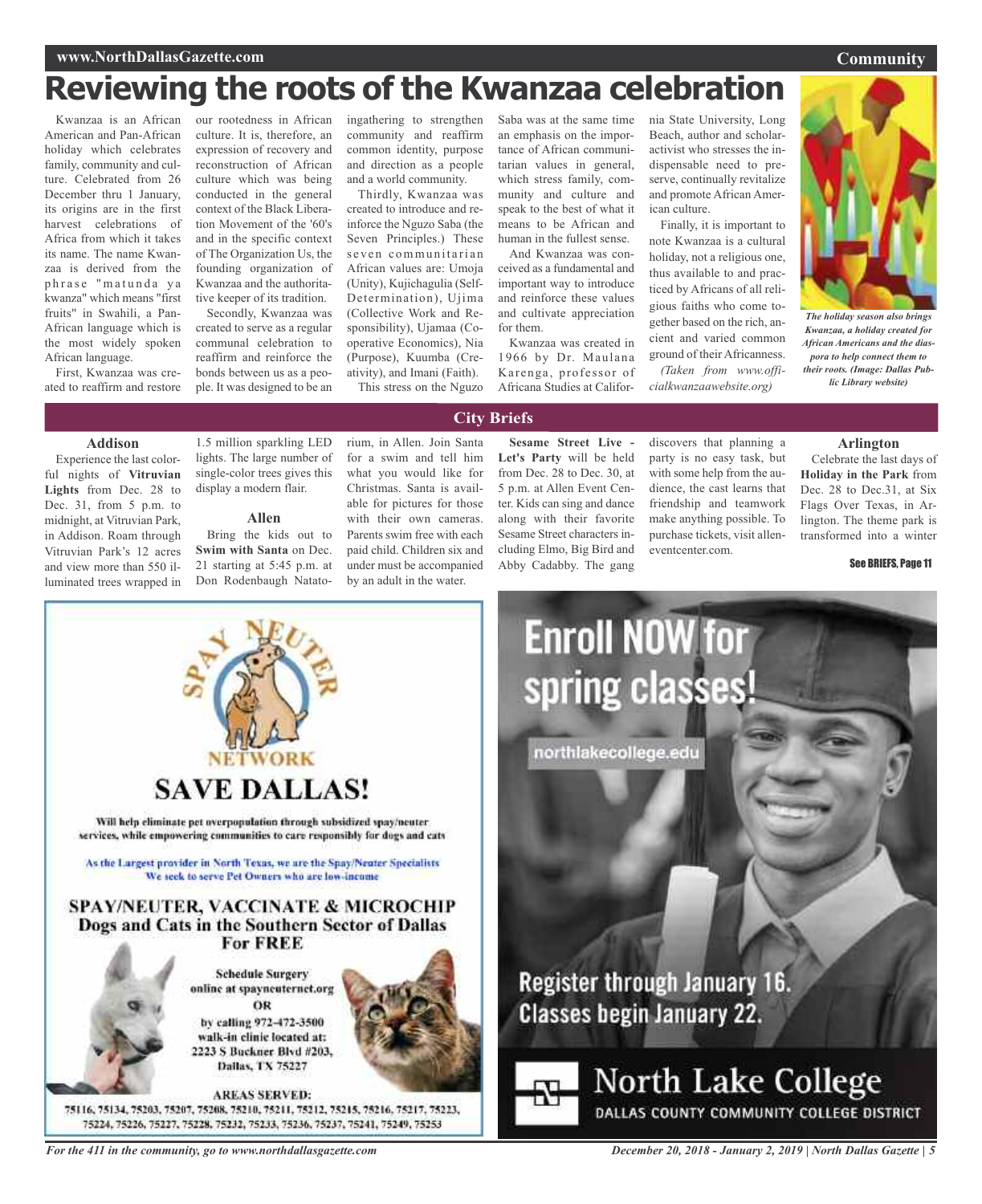## **Former First Lady surprises students at Dallas leadership conference**

Former First Lady Michelle Obama stopped by the Margot and Bill Winspear Opera House to welcome students and help kick off the first annual Young Women's Leadership Conference: Leadership Lessons Learned through the Arts. The program, produced by the nonprofit AT&T Performing Arts Center, included 150 young women from nine North Texas high schools and organizations who – thanks to donors and underwriting – participated free of charge.

Mrs. Obama spoke briefly



*Former First Lady Michelle Obama speaking at Young Women's Leadership Conference on Dec. 17, 2018 (Courtesy photo by Nate Rehlander)*

spent time with a small group of students during one of the conference's breakout

to the full group. She also sessions, moderated by business executive Matrice Ellis-Kirk, Chair of the Center's Board of Directors.

The girls had all received a signed copy of Mrs. Obama's new memoir Becoming and attended her engagement at the American Airlines Center thatevening.

Mrs. Obama previously visited the Winspear Opera House in March for "AConversation with Former First Lady Michelle Obama" as part of #hearhere, the Center's popular speaker series.

"These young women have been studying Mrs. Obama's book in advance of the conference but did not know she would show up here in person, so you can imagine the excitement," said Debbie Storey, interim president and CEO of the AT&T Performing Arts Center. "This conference leverages the arts to build creativity, improve educational outcomes and develop strong leaders. Having Mrs. Obama share her lessons on leadership was really one of the highlights of the day!"

The day-long program included a Women in Leadership Panel which featured Pat Smith, Founder & CEO of Pat Smith Enterprises; Matrice Ellis-Kirk, Dallas Managing Director of RSR

Partners and Chair of the Center's Board of Directors; Denise Lee, award-winning actress and singer; and was moderated by Debbie Storey, Interim President and CEO ofAT&T Performing Arts Center.

The young women also participated in three breakout sessions, including Leadership Lessons Learned through Improvisation with Amanda Austin; The Art of Storytelling with actress Liz Mikel; and Effective Communication through the Voice and Body with Jenni Steck.

### **ESSA: A roadmap for achieving equity in education** Invincibles examines these

By Elizabeth Primas NNPA ESSA Awareness Campaign Program Mgr.

States are in the driver's seat when it comes to improving their struggling schools. But how can we make sure they're not taking the "path of least resistance" when it comes to this important work, risking the academic prospects for students of color.

Building on the work done by Bellwether Education Partners, which conducted independent peer reviews of all 50 states' and the District of Columbia's ESSA plans that were required to be submitted to the U.S. Department of Education for approval, the Collaborative for Student Success analyzed plans to

## **ROJAS,** continued from Page <sup>2</sup>

when the internet was in its infancy stages

• Director of Communications for the National Office of the NAACP

For the latter role, Rojas was recruited in 1993 by then-NAACP Executive Director, Dr. Benjamin F. Chavis, Jr., at that time the youngest NAACP leader in the storied civil rights organization's history.

Today, the organization still benefits from Rojas' input and his development of an extensive communications department.

"Don Rojas has made major contributions to the struggle for freedom in Black communities across the globe. As the first communications director for the NAACP, he not only built the initial model of our communications department but created a vision for the way in which communications can be used as

*The Black World Today*, a resource to support social justice movements," NAACP President and CEO Derrick Johnson told NNPA Newswire.

"There is no aspect of the movement untouched by his work as a communicator, journalist or advocate." Johnson said.

Also, while Rojas' accomplishments are exhausting, what remains a constant in all of his work is his role as a visionary, said Malik Russell, the current NAACP Communications Director and former director of Radio Operations for The Black World Today.

"Don is able to look beyond the present toward the possible. A good example is The Black World Today (TBWT). At TBWT Don spearheaded a comprehensive news media site geared toward uniting the African Diaspora. On the cutting edge of technology, we helped organize the State of

see which states are taking advantage of new-found flexibility regarding equity in education. The new report, Check State Plans: Promise to Practice, found that just 17 states met its threshold for even having enough public information to review. The report notes that the results are "sobering" in that "more than 9 million students attend

the Black World Conferences using online tools and broadcast it over the net using cell phones at a time when most folks were still in the analog age," Russell said.

"We were using audio editing software, which is now the standard in radio broadcasting to create TWBT's online radio network that had dozens of independently produced shows. Don's vision was simple, he was like the future is open, it's about who gets there first."

Rojas said after Chavis was installed as executive director of the NAACP, the organization began to thrive again, particularly because of an infusion of youth.

The first national convention under Chavis, who now serves as president and CEO of the National Newspaper Publishers Association, included a particularly important individual.

"The convention was held in Indianapolis and just schools that do not meet anyone's standard for what is acceptable." This is particularly acute for students of color and who come from low-income families.

The fact is, achievement gaps between white and black students exist. We see this time and again in the National Assessment of Education Progress as well as on individual states' annual

a few weeks earlier, Nelson Mandela was released from prison and the first thing we did was reach out to his people and issue an invitation to come and speak at the convention," Rojas said.

"We weren't sure it would work out, but we were able to secure his presence in Indianapolis."

Mandela's speech was his first and only to the NAACP.

The visit began at the United Nations in New York and, what Rojas called the most underreported news of the decade, Mandela was feted in Harlem by hundreds of thousands during an outdoor rally.

"I remember spending time with him and talking to him about the DNC and the NAACP and he drew parallels with the DNC being founded in South African in 1912 and the NAACP here in America being formed in 1909," Rojas said.

"There's a solidarity between the two organizaassessments. Students who attend inner city public schools tend to fare worse than their peers in suburban public schools. The gaps are even more pronounced when we look at private schools that draw privileged students away from city institutions. These racial divides segregate communities. divides and developed three main findings: (1) minorities disproportionately enroll in for-profit and community colleges, which can condemn them to a vicious cycle of debt; (2) college

A report from the Young

tions," he said.

Rojas, who remains dedicated to the global movement for reparative justice for former slaves, said America was built on the backs of African slaves and African Americans have never been compensated.

Today Rojas, who still stands as of one of the leading progressive figures in recent history, is fighting another fight: one that involves his own life.]

After months of treatment for a chronic back ailment, Rojas was recently diagnosed with multiple myeloma, a particularly aggressive form of bone cancer.

He is undergoing heavy chemotherapy treatment which will continue in the weeks ahead, followed by the infusion of steroids and then bone marrow transplants.

The cost of his medical care is described as "astronomical" and much of it is not covered by insurance.

He and his wife, Karen, have been forced to unexcosts hit minority students harder than their white peers; and (3) the achieve-See ESSA, Page 12

pectedly place their home on the market to help cover the additional medial and relevant costs.

His friends, led by Chavis and actor Danny Glover, have launched a Go Fund Me campaignto raise the urgently needed funds to ensure that his wife and family have the resources to pay for the best lifesaving medical treatments available.

"Don Rojas deserves our support, prayers and our rigid solidarity in salute of his outstanding career as a global freedom fighter.

The encyclopedia contains a trove of information about Rojas' illustrious career athttps://www.encyclopedia.com/education/newswires-white-papers-andbooks/rojas-don-1949.

To contribute to the campaign, visit https://www.gofundme.com/help-donrojas-in-the-fight-of-hislife.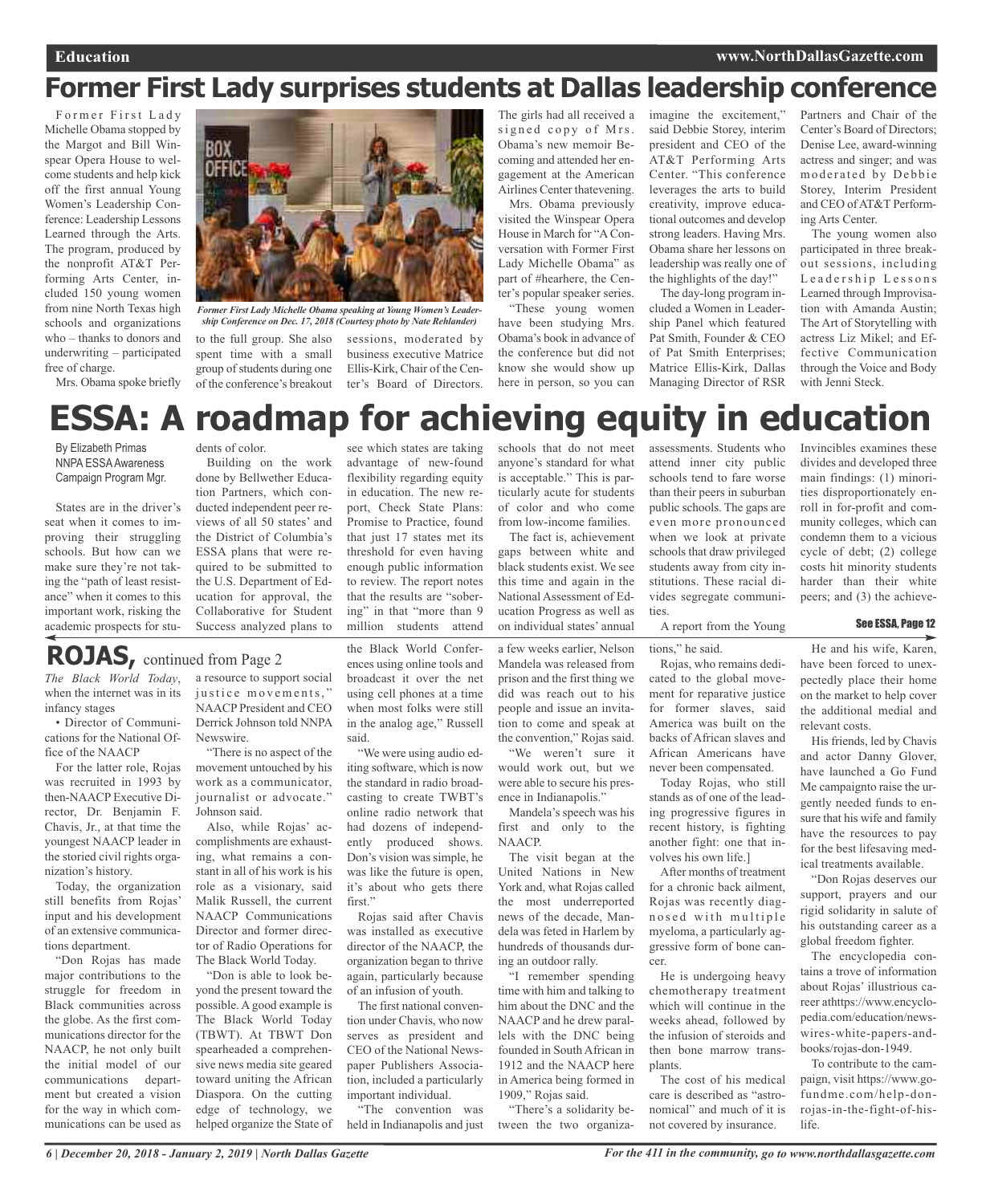### **WAW.SorthDallasGazette.com Irving** / **Plano** / **Carrollton**

## **New study says Irving ranks among most affordable places to live, work**

Irving is among three North Texas cities are among the most affordable places in the U.S. to work and live, according to a new study.

Fort Worth ranks highest, at No. 7, in business education website BusinessStudent.com's 25 Most Affordable Cities to Live and Work in 2019 report, which was released Monday. Irving follows at No. 21, and Dallas comes in at No. 22.

The study looked at 100 business-related jobs on Indeed.com and compared that to the average rent of a twobedroom apartment on Rentjungle.com. Fort Worth residents reported having 82 percent of salary left over after rent based on an average salary of \$75,797 and average monthly rent of \$1,108.

Irving residents, who make an average salary of \$77,527, report having 79

percent of their paychecks left over after an average monthly rent of \$1,327. Dallas has the highest average rent in the study, at \$1,422 per month, but that balanced out with the highest average paycheck, at \$82,609. Dallasites report they have 79 percent of their paycheck left after paying rent.

Other highlights from the study:

• The average income left after rent is 81 percent

• Texas had five cities in the top 25

• The Midwest placed eight cities on the list • Tulsa, which topped the

list, also had the cheapest average monthly rent, at \$863 per month

BusinessStudent.com, based in Cardiff by the Sea, Calif., informs students and professionals on careers, courses, degrees and jobs available in business, technology and health care.





### **Carrollton invites ages 21+ to 'Totally Rad' '80s-themed adult prom**

The City of Carrollton is bringing back the '80s so grab a date or a group of friends for a totally tubular trip down memory lane on Saturday, January 19, 2019, from 7:30 p.m. to 11 p.m. The Trinity Room at the Crosby Recreation Center (1610 E. Crosby Road) promises to send guests

back in time as it's transformed into a 1980s prom to remember.

Dig through those boxes of old polaroids, send in your own high school prom photo, and take a chance at being selected as Carrollton's First Annual Adult Prom King or Queen. Finalists will be voted on from

chosen prom court will be contacted.

Dress in your best '80s attire. Gals, grab the Aqua Net spray, tease up that hairdo, and puff up those sleeves. Dudes, get that powder blue tuxedo drycleaned and slip on a feathered mullet wig for a "Total

photos submitted, and the Eclipse of the Heart," 'cause "Girls Just Want To Have Fu-un."

If you only "… Wanna Dance with Somebody," rock out to the best '80s music with a live DJ. No need to spike the punch bowl, a cash bar with beer and wine will be available. Hors-d'oeuvres will be

served, and a photo booth will let you immortalize all that glitz and glamour.

Pre-registration is preferred to get an accurate headcount for refreshments. Prom-goers must be at least 21 years old to attend. Receive a \$10 early bird discount and pay only \$20 per person or \$30 per couple when you register by Sunday, Dec. 23, or wait and pay \$30 per person or \$40 per couple at the door.

For more information, call 972-466-9816 and visit cityofcarrollton.com/events for a full lineup of Carrollton leisure activities in 2019.

## NDG seeks Intern Video Producer

The North Dallax Gazette is a community-driven newspaper with a digital presence seeking a new Video/Audio Producer Intern for our new video platform and to assist with the growth of our modia company through quality video production.

The Producer will be responsible for recording, editing and preparing final draft of our video. content in our in-house studio. The producer will record and broadcast via Facebook weekly shows. Afterwards using Final Pro Cut and other related tools, the footage will be finalized and uploaded to our YouTube channel.

The right candidate will have the following skills:

- · Experience using video and audio production and post production techniques and software for live streaming and final YouTube videos.
- · Experience using digital content software
- · Basic graphic design experience
- · Create content based upon agreed criteria
- · Understand how to use various social media platforms for live video events
- · Good time and project management skills
- · Attention to detail as it relates to spelling and grammar
- · Provide regular status updates to stakeholders and management

The work will be completed at our studio located at Regal Row & Stemmons with a schedule of up to 15 hours a week. Pay rate is \$12-15 per hour.

Resumes must be sent to ngarcia@northdallusgazette.com to be considered,



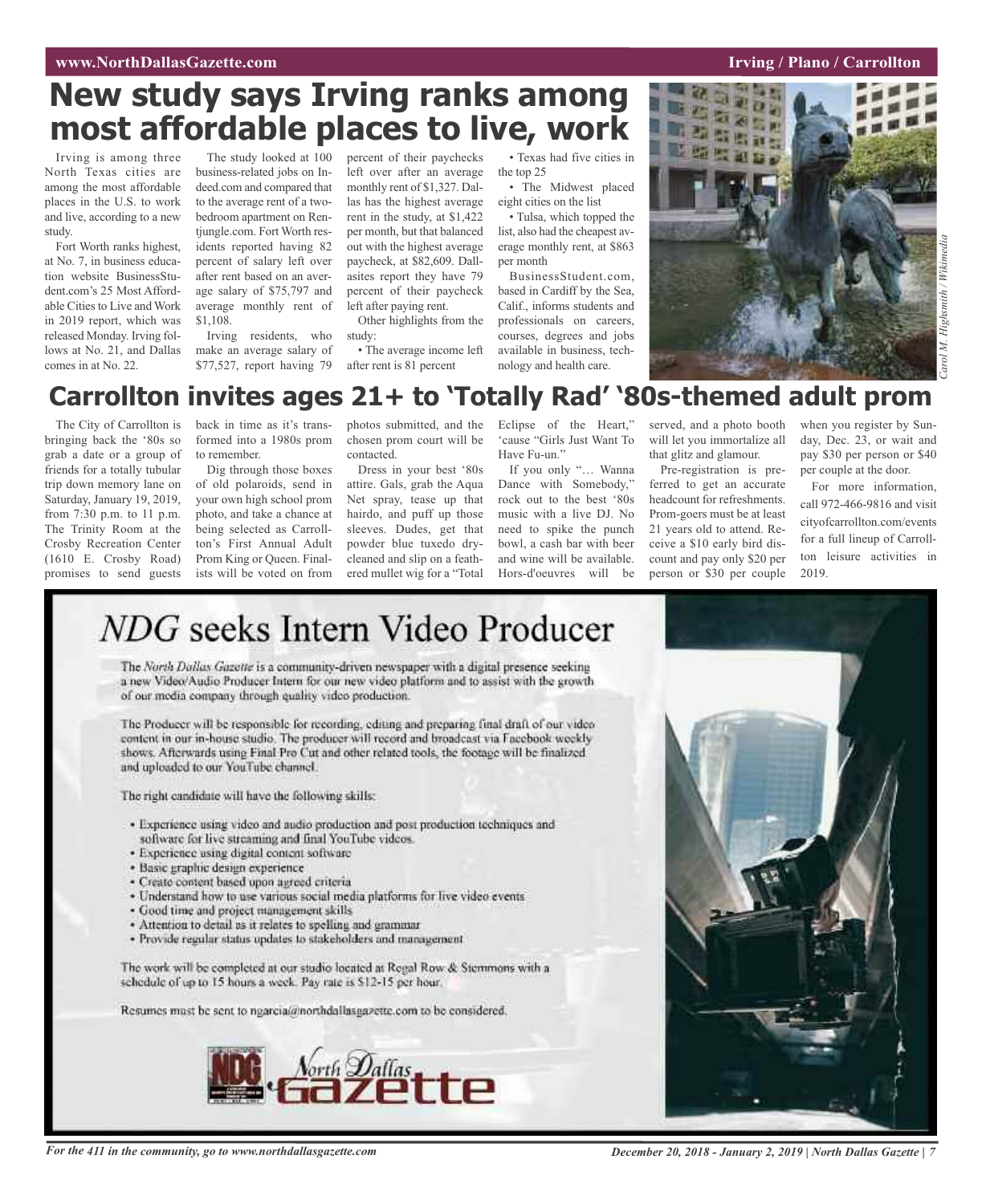

## **NEED HELP PAYING FOR YOUR INSULIN OR DIABETES CARE?**

The Lilly Diabetes Solution Center may help lower out-of-pocket costs for people taking Lilly insulin who:

- are in the deductible phase of their high-deductible commercial insurance plan
- do not have insurance
- have a prescription for any Lilly Insulin  $\alpha$

People who call the Lilly Diabetes Solution Center will be connected immediately with a representative who, after a confidential conversation and determining eligibility, can offer solutions based on each person's circumstances.

## Call 1-833-808-1234 9:00 a.m. - 8:00 p.m. ET, Monday-Friday

Help is available at the Lilly Diabetes Solution Center

PP-LD-US-1746 10/2018 @Lilly USA, LLC 2018. All rights reserved.

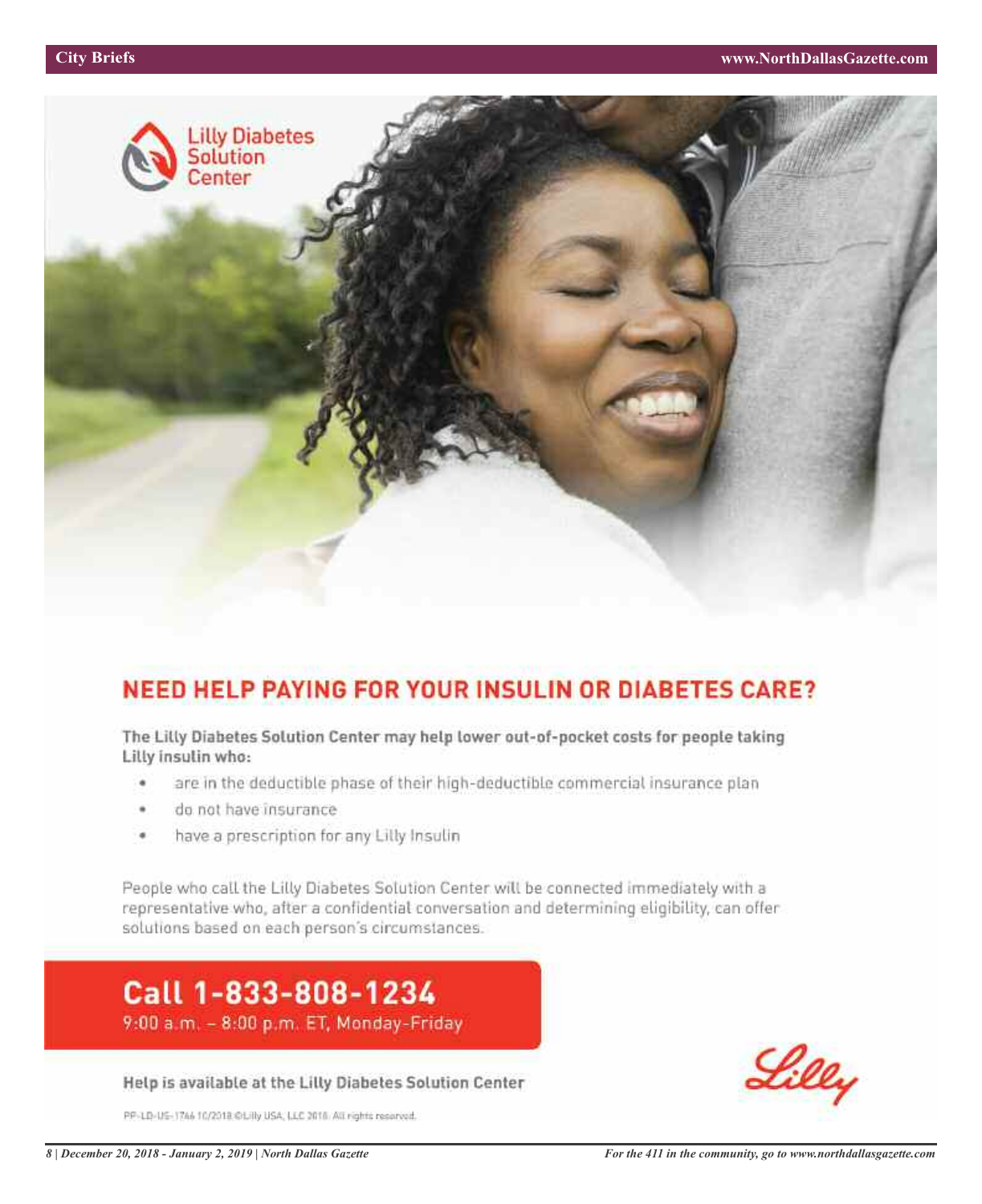## **Indy shutout leaves Dallas Cowboys fans deflated**

*Keith Allison / Wikimedia*

By Dwain Price *NDG* Sports

FRISCO – That champagne that is expecting to be flowing whenever the Dallas Cowboys clinch the NFC East title will have to remain on ice for now. That's because the Cowboys had something happen to them on the road that no one thought could happen.

They got shutout, 23-0, by the Indianapolis Colts this past Sunday.

Making a slew of bonehead plays and simply getting out-played by the Colts, the Cowboys saw their fivegame winning streak go up in flames as they were shutout for the first time since Nov. 16, 2003 when they were shutout by the New England Patriots, 12-0. It was one of those no-

show games by the Cow-



boys, who went into the game against the Colts as the NFL's hottest team. But they came out of it with their heads hung low.

"That was a very embarrassing performance by us," running back Ezekiel Elliott said. "We can't go out there and do that. We cannot. "That is not us at all.

That's embarrassing." The embarrassing loss

dropped the Cowboys'

record to 8-6 and left them just one game ahead of the Philadelphia Eagles (7-7) and Washington Redskins (7-7) in the NFC East race. If the Cowboys win one of their remaining two games, or if the Eagles and Redskins each lose one of their remaining two games, the Cowboys will be crowned champions of the NFC East. Sunday's loss was one of those "if anything could go

wrong, it did go wrong" kind of days for the Cowboys. They simply couldn't put their right foot in front of their left foot without falling flat on their face.

"All the things that you do to lose a game, we did," said quarterback Dak Prescott, who was 24-of-39 for 206 yards and an interception. "The way we didn't give ourselves a chance just pisses me off -- pisses everybody off.

"We knew what was on the line. It's been on the line. It'll be on the line next week, so we've got to go and get better."

The Colts schematically took away wide receiver Amari Copper and made the other Cowboys receivers try and beat them. Cooper, who has been shredding defenses for over a month since coming to the Cowboys in a

trade with the Oakland Raiders, was limited to just four catches for 32 yards.

Cooper, however, knows the Cowboys must show what they're made of when they host the Tampa Bay Bucs on Sunday at noon at AT&T Stadium.

"You have to be a resilient football team if you want to be a good football team," Cooper said. "You have to know how to deal with adversity, and we didn't really show that we know how to handle that (Sunday)."

Ironically, some of the Cowboys were saying that this loss may be a blessing in disguise after they went through a challenging stretch of games that included two emotional wins over the Eagles, a huge victory over the red-hot New Orleans Saints, and wins over Atlanta and the Red-

"That win streak had us feeling like we were bigger than what we are," defensive end DeMarcus Lawrence said. "This game right here was just a game to show us that we got to get back to the basics and keep working.

skins.

"When you're on a winning streak you'll think you're better than what you are until somebody kind of hit you in your mouth. I'm glad we got hit in the mouth (Sunday). I can't wait to hit our next opponent in the mouth."

Even Elliott was somewhat docile in defeat.

"A loss like this was very much needed," said Elliott, who rushed 18 times for 87 yards. "I think it's better for us in the grand scheme of

### See COWBOYS, Page 12

## **NDG Entertainment Guide: Holiday fun, theater and dance on slate in DFW**

By Tiffany Gilbert

Don't miss out on **Treats of Christmas** benefiting the North Texas Food Bank on Dec. 22, from 10 a.m. to 6 p.m. level one between Macy's and Dillard's and level two between Nordstrom and Macy's, at North-Park Center. Join NorthPark Center for the ultimate holiday bake sale benefiting the North Texas Food Bank. Presented by the Dallas Chapter of the Texas Chefs Association, dozens of premier chefs from area restaurants and catering companies provide an assortment of gourmet cakes, sweets, pies and cookies available for purchase.

Don't miss out on **A Bronx Tale** on Dec. 26, from 7:30 p.m. to 9:30 p.m. at AT&T Performing Arts Center Winspear Opera House. Broadway's hit crowd-pleaser takes you to the stoops of the Bronx in



the 1960s – where a young man is caught between the father he loves and the mob boss he'd love to be.

Bursting with high-energy dance numbers and original doo-wop tunes from the songwriter of Beauty and the Beast, A Bronx Tale is an unforgettable story of loyalty and family.

Join America's Sweethearts for a one-day dance camp this holiday break at **Holiday Youth Camp: DDC Dance Academy** on Dec. 30, at Ford Center at the Star in Frisco. Join Dallas Cowboys Cheerleadone-day skills and drills camp. This is open to dancers ages 6-16. For more information and registration visit https://www.dallascowboys.com/fans/Youth-Academies.

ers Dance Academy for a

Come out with friends to see **Playboi Carti** perform live at Gilleys in Dallas! Playboi Carti is scheduled to perform live in Dallas. He will hit the stage at the South Side Ballroom at Gilley's on December 21. Doors open at 6:00 PM and the show starts at 7:00 PM. Tickets on sale at topeventpromoter.com.





*NDG Entertainment Ticket Giveaway!!! Visit us on Facebook to win tickets to the the hottest events in Dallas/Fort Worth!!!!*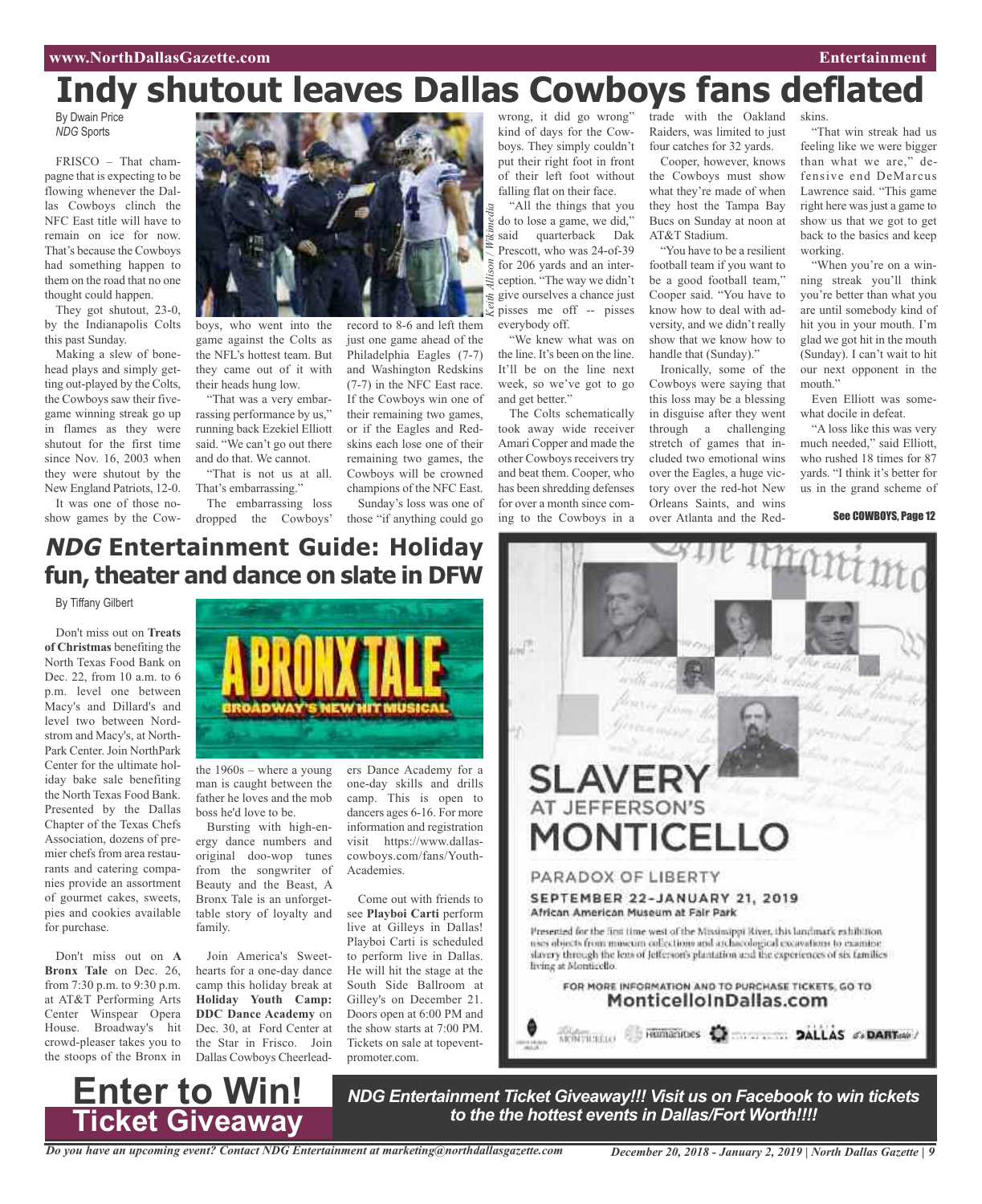## **NDG 2018 Christmas Gift Guide**

Still don't know what to buy your loved ones (or yourself, it's OK we won't judge) for Christmas? We have put together 15+1 ideas to consider for the teens, ladies and favorite gents on your shopping list.

Sometimes you get an email promising, "trust me this is a great holiday gift" and think to yourself, "OK whatever." Sure the target market is men who love their military and survivalist toys, but it is just as much fun for the female who want to be "mission ready" or enjoying camping and other outdoor activities. First you select your subscription level and then you will get a monthly **Crate Club** box filled with items recommended by Navy Seals, Army Special Forces and other Special Operation Professionals.

The box I received included a small but powerful flashlight that is heavy enough to knock out one of those Frisco coyotes if neces-



*Copper Cow Coffee is a unique gift idea for the Java enthusiast on your list. (Courtesy photo)*

sary and small hatch to finish off the job. Seriously, I think it is intended to cut wood for your campfire, and these amazing pre-cut stainless steel punch out cards which if you are smart enough you can assemble a pocket survival stove. The one drawback is there are no directions but the photo makes it seem easy to assemble. So, I am ready if ATMOS let's me down. Visit CrateClub.us to see the different membership levels.

The 100 percent wool **Rosemary Cowl in Black & Snow** will make a great gift to keep her warm on those five days it gets cold in Dallas. Handmade, it is easy to pull around your neck to block the chilly winds slipping in at your coat collar. When it warms up, as it always does in Dallas, just stuff in your pocket and go. Visit indiegoodz for more details and great designs from this independent small business.

A few quick beauty must ideas include Proactiv **Hello Kitty Cleansing Brush Kit**, available exclusively at Ulta this holiday season to help keep her skin clean and complexion clear. It will also help keep her from using your brush kit. **Elizabeth Arden My Fifth Avenue** features a floral citrus fragrance which is lovely and not overwhelming, perfect for the office or when on the go for the weekend.

Just when you think there is not anything new coffee ideasleft, **Copper Cow Coffee**, a Vietnamese-style coffee, proves you wrong. The dark-roast Vietnamese coffee they insist is not instant, but you simply pour hot water and enjoy the nutty brew. They even include sweetened condensed milk.

This woman-owned business pay attention to the details in presentation in the lovely black, white and gold box. It feels like an experience to savor even before you try the coffee.

For your year-end holiday parties, we will have more info on our website soon, but three favorites are Cashmere Black, a red wine with undertones of cherries, coffee and vanilla; **Dos Ron 16 Year Rum** hold the fruit juice and experience this neat or on the rocks, it is a grownup rum; and **Dulce Vida Añejo**, a Mexican handcrafted tequila aged for 24 months, another one to simply enjoy neat or on the rocks.

Whether it is your son's bedroom wall or your husband's cubicle, any guy is going to love the beautiful photos in the **Ford Mustang** or the Art of the **Corvette 2019 Calendar** you can find both at Barnes & Noble.

Your teen daughter who is always thirsty, but fashionable so, will love **Liberty**

**London Fabrics & S'well's beverage bottles**. Not only are the eco-friendly stainless steel bottles pretty, but they do actually live up to the promise to keep your ice tea cold for up to 24 hours, and your latte hot for 12. Not sure why you would want to drink it 12 hours later, but at least you have options. Visit swellbottle.com to see all the designs.

While Sheryl waits to receive her insurance check from her burned down she shed, the MUST HAVE gift for her is **She Sheds Style: Make Your Space Your Own** by Erika Kotite. This beautiful coffee table book is filled with great ideas to build her personal backyard sanctuary. Or she can gain inspiration from a **She Sheds 2019 Calendar**.

Finally, when looking for books, consider two titles See GIFTS, Page 15



*10 | December 20, 2018 - January 2, 2019 | North Dallas Gazette*

*Do you have an upcoming event? Contact NDG Entertainment at marketing@northdallasgazette.com*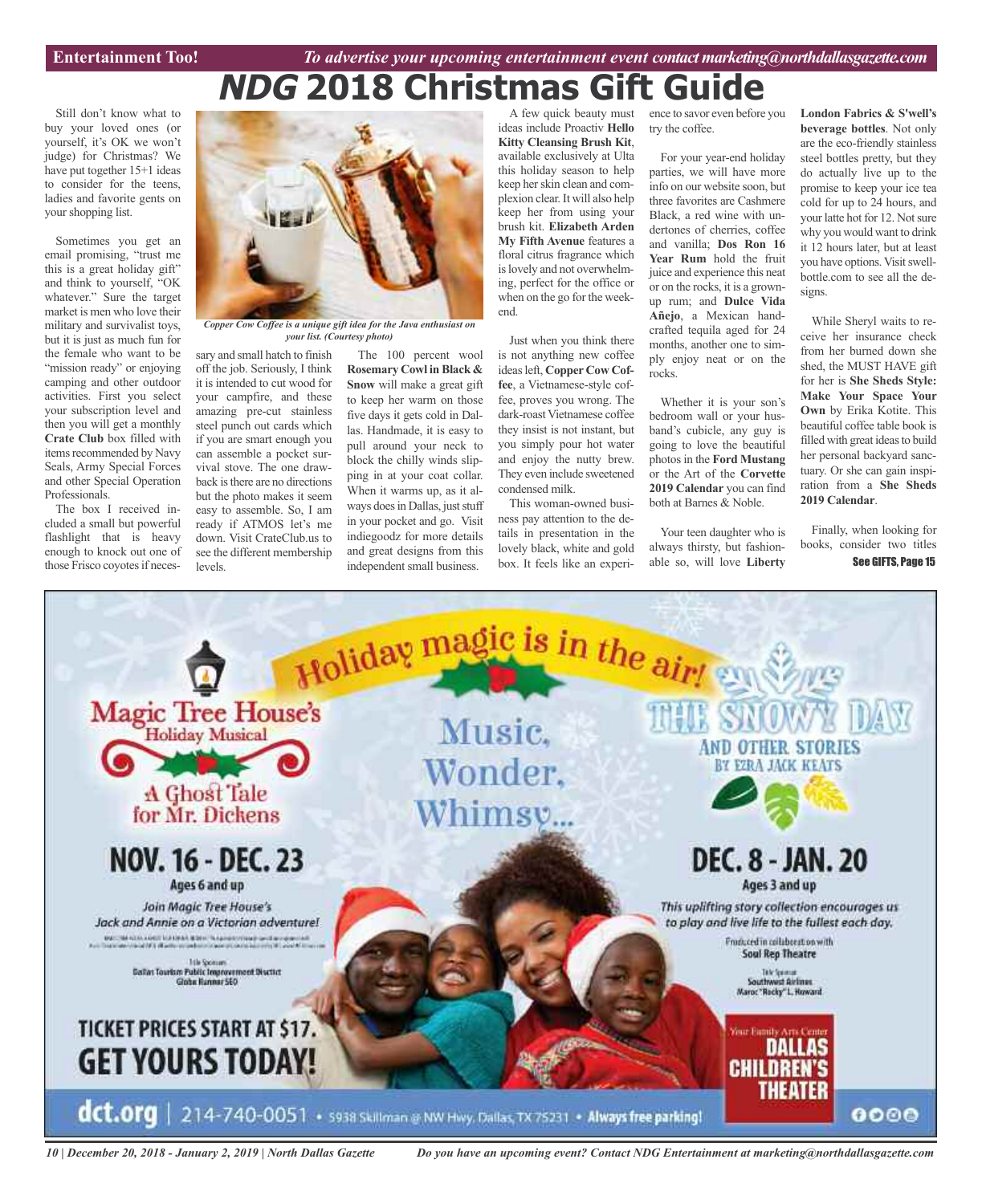## **Will a new Consumer Bureau director heed the agency's mission?**

By Charlene Crowell

In her first news conference as a Senate-confirmed Director of the Consumer Financial Protection Bureau ( C F P B ), K a th l e e n Kraninger's remarks sounded a lot like Mick Mulvaney, her former boss at the Office of Budget and Management (OMB). On December 11, just one day into a five-year term of office, Kraninger told reporters she would continue the business-friendly work begun by Mulvaney.

Days earlier on December 6, Kraninger was confirmed to the position by a 50-49 party line vote. However, a broad and diverse coalition comprised of national and state organizations have pledged to valiantly stand up for consumers and their financial rights.

Labor advocates like the AFL-CIO and the Service Employees International Union (SEIU), as well as civil rights stalwarts NAACP, Unidos US (for-

merly the National Council of LaRaza) and the Leadership Conference on Civil and Human Rights, and consumer advocates like Americans for Financial Reform and Center for Responsible Lending are all among the advocates lending their names and influence on the effort.

"She won't answer questions. She won't release documents. She let industry attend her swearing in but not the public. Now she's forcing important members of the media out of the room during her first press availability as CFPB director. What is Kathy Kraninger hiding," asked Karl Frisch, executive director of Allied Progress.

"This is not how a CFPB director committed to transparency and accountability operates. We deserve better," added Frisch.

Kraninger arrives to CFPB's top job with no experience protecting consumers nor in financial regulation. Neither does she bring experience in direct-

ing a large government agency. While at OMB, she was considered a mid-level appointee.

Earlier and in a series of replies to questions from the Senate Committee on Banking, Housing and Urban Affairs, one of the questions posed was, "Can you identify any actions he [Mulvaney] has taken that you disagree with and explain why you disagree?"

Kraninger's response was, "I cannot identify any actions that Acting Director Mulvaney has taken with which I disagree."

Under Mulvaney's leadership, the CFPB was transformed from a vigilant consumer advocate into a servant to corporations. Just a few of the anti-consumer actions taken by Mulvaney include a lack of enforcement of the nation's fair lending laws, rollbacks of consumer protections, and suppression of the CFPB's Student Loan Ombudsman report that found how high fees were charged to college students by major banks.

the handful of cases brought under Mulvaney, financial actors who defrauded and abused consumers, next to nothing was paid in restitution – monies that could help make consumers whole financially. Instead of enforcement, many consumer activists would view that lack of action as simply a business-friendly pass.

Most importantly, even in

For the nation's consumers, however, financial fairness – rules that eliminate debt traps including payday loans, as well as restitution from lawsuits that earlier returned nearly \$12 billion to those who had been financially harmed — could seem like CFPB's history but not its current focus.

What happens over the next five years will test the mettle of those who fought to create an agency given the mission to protect consumer finances against profiteers who argue that baseline protections for consumers are an unnecessary burden to business.

and the history of Kwanzaa accompanied by African drum beats. Presented by griot storyteller Afiah Bey.

#### **Farmers Branch**

Come and experience **From Prairie to Posh: Christmas Structure Tours** on Dec. 21 and Dec. 22 at Farmers Branch Historical Park, in Farmers Branch. Celebrate the season with guided tours of the "From Prairie to Posh" Christmas exhibit. The exhibit offers a glimpse into the mid-late 19th century and spotlights how the average citified urban versus country rural family celebrated Christmas. Guests will be able to compare the similarities and differences in the decorations, gifts, entertainment and attire. For more information visit discoverfarmersbranch.com.

Celebrate **New Year's at Noon** on Dec. 28, from 10 a.m. to 12 p.m. at Farmers Branch Historical Park. Let

"[Donald] Trump and his appointees have done everything in their power to undermine the Consumer Bureau. Mick Mulvaney, who Trump installed to serve as Acting Director of the agency, dropped lawsuits and investigations into abusive payday lenders, took away the Office of Fair Lending and Equal Opportunity's enforcement powers, fired the members of the agency's Consumer Advisory Board, scaled back enforcement actions against bad actors, sought to slash the agency's budget, and apparently made it his mission to help out bad actors," said Congresswoman Maxine Waters.

This long-time California Representative is expected to chair the House Financial Services Committee in the new Congress. In the current Congress, she serves as the Committee's Ranking Member.

Some consumer advocates prefer to give Kraninger the benefit of the doubt, hoping that the new

your little ones celebrate the New Year at a reasonable hour. Join Miss Samantha for a morning of crafts, snacks, dancing and celebrating at the Dodson House as we ring in the New Year at noon. Party snacks and juice will be provided; water bottles are encouraged. Please contact the instructor if your child has food allergies. The event is open to children ages 5-12 (4-year-olds are accepted, provided they have an older sibling present.) Space is limited and pre-registration required.

### **Grapevine**

'Tis the season for Legoland Discovery CenBureau Director will do the right thing.

"If Kraninger plans on taking her public duty seriously, she should commit to implementing the Payday Rule as written and put the CFPB back on the track of protecting consumers from financial misconduct," said Yana Miles, Senior Legislative Counsel with the Center for Responsible Lending.

"Kraninger has a clear choice to make," noted Jose Alcoff, Payday Campaign Manager at Americans for Financial Reform, "she can faithfully uphold the mission of the consumer bureau to protect families from the financial industry's worst abuses or she can continue Mulvaney's playbook of catering to predatory lenders at the expense of the 99 percent."

*Charlene Crowell is the Center for Responsible Lending's Deputy Communications Director. She can be reached at: Charlene.crowell@responsiblelending.org.*

 $ter's$  annual **Holiday Bricktacular** on Dec. 22, from 11 a.m. to 4 p.m. at LEGOLAND Discovery Center, in Grapevine.

Expect loads of brick-tastic holiday fun with activities that include a meet and greet with jolly old Lego Santa, one-of-a-kind holiday Lego quilt build with the Master Model Builder, a scavenger hunt through Miniland to help Lego Santa find his lost toys, and the new giant nutcracker on display made out of 9,500 Lego bricks. Holiday activities are included in the price of admission. To purchase tickets, visit https://dallasfw.legolanddiscoverycenter.com/.

LET US HEAR FROM YOU!

**Send stories and suggestions to editor@northdallasgazette.com For advertising quote print or web opportunity@northdallasgazette.com**

### **BRIEFS**, continued from Page 5

wonderland with millions of twinkling lights and a festive LED light show. Take a slide down the snow-sledding hill and warm yourself by fire pits and toast s'mores. Stroll through the Merry Marketplace and visit Santa's Outpost to meet Santa, Mrs. Claus and the elves. Encounter fun furry friends at Johnson's Creek Critter Corral. There'll also be seasonal performances, caroling, a 60-foot Christmas tree and, of course, rides.

#### **Carrollton**

Come and Celebrate **Kwanzaa** on Dec. 28, from 2 p.m. to 3 p.m. at Carrollton Public Library, in Carrollton. Stop by for Kwanzaa art, snacks and more. For more information visit Cityofcarrollton.com.

**Dallas** Join the **The Phantom of** **the Opera's** opening night on Dec. 21 starting at 7:30 p.m. at Music Hall at Fair Park, in Dallas. Cameron Mackintosh presents a spectacular new production of Andrew Lloyd Webber's classic musical about a mysterious masked man who lives underneath the opera house and becomes obsessed with the beautiful soprano who has just been cast. Critics are raving that this breathtaking production is bigger and better than ever. The beloved story and thrilling score will be performed by a cast and orchestra of 52, making this one of the largest productions now on tour.

Come and join the **Winter Solstice Celebration** on Dec. 21, from 8 p.m. to 10 p.m. at Labyrinth Walk Coffee House, in Dallas. Celebrate the first day of winter and herald the return of light at this enchanting indoor-outdoor ceremony that will include yule log burning, labyrinth walk, earth loom weaving, story tellers, song chanters, drummers and craft vendors. Activities will include a solstice ceremony with Kathy Kauffman KinKaid, walking meditation at the Labyrinth, decorating the Earth Loom, warming by the Yule log and performances by Twice Upon a Time Story Tellers, UUCOC Chanters and Drums Not Guns.

Join the Dallas Public Library system to celebrate **Kwanzaa: AHarvest Celebration** on Dec. 26, starting at 10:30 a.m. at Bookmarks Library, in Dallas. Celebrating cultural traditions of the African diaspora in America, Kwanzaa runs Dec. 26- Jan. 1 and focuses on unity, creativity and faith. In Kwanzaa: A Harvest Celebration, children will be enchanted with stories, songs

### *For the 411 in the community, go to www.northdallasgazette.com*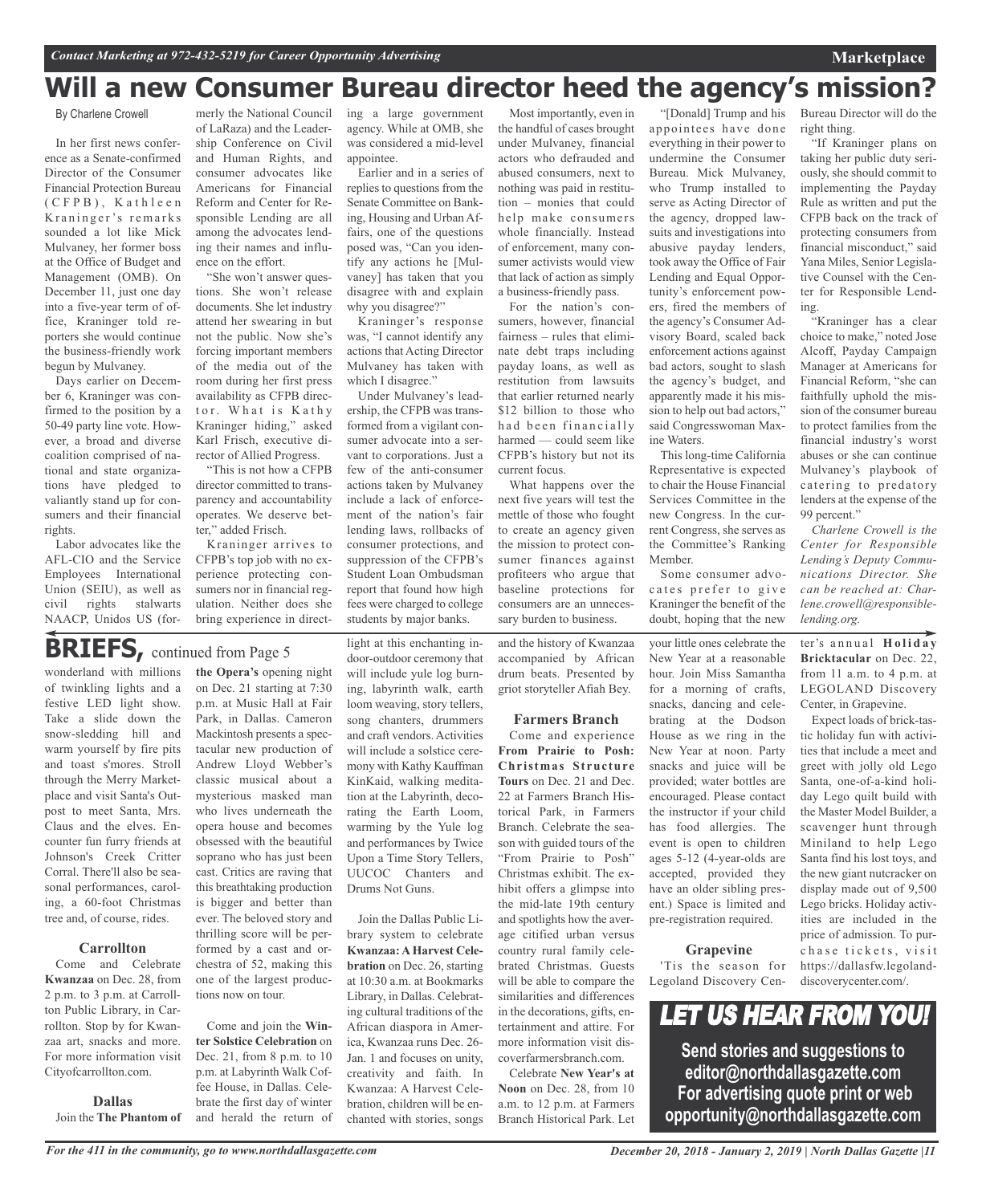## **EPA pushes for more coal-fired power under the Trump Administration**

By Lauren Poteat **NNPA Washington Correspondent** 

Anew proposal carved out by the Environmental Protection Agency (EPA), might be the jumpstart some companies looking for more energy independencemay be looking for.

During a recent press conference held at the Environmental Protection Agency, acting EPA Administrator, Andrew Wheeler, a former coal lobbyist, announced more rollback regulations on coal-fired power plants.

The revised "New Source Performance Standards" (NSPS), a provision under theCleanAirAct, established in 2015,would loosen an

"I think we needed to get put in check. I think we needed a reality check." But a shutout?

"The shutout definitely hurts, the shutout pisses you off," Prescott said. "Especially when you're down there and you're down there

the season.

Obama-era restriction on how much carbon dioxide new coal power plants would be able to emit and could potentially rescind the requirement for new coal plants to install carbon capture technologies—a methodWheeler believed, to be costly and disingenuous.

"Consistent with President Trump's executive order promoting energy independence, EPA's proposal would rescind excessive burdens on America's energy providers and level the playing field so that new energy technologies could be a part of America's future," Wheeler stated. "By allowing the genius of the private sector to work, we can keep American energy reliable and abundant."

in the red zone and you have an opportunity to score and

After the Colts blocked Brett Maher's 48-yard field goal on the Cowboys' opening drive, and on their ensuing possession turned it into a 1-yard touchdown dash by Marlon Mack, Dallas

you don't."

**COWBOYS,** continued fromPage <sup>9</sup>

If the new proposal, signed Dec. 6 passes, coal plant emissions could be relaxed from the previous limit of 1,400 pounds of carbon dioxide per megawatt-hour, to 1,900.

During the EPA conference, the National Black Chamber ofCommerce President, Harry Alford, also in support of the agency's new proposal, gave way to a recent study, conducted by the NBCC, surrounding the 2015 Clean Power Plan.

"The last administration's war on coal was poised in increased spending cost, having negative impacts on low income groups and minorities, including individuals, families and minority-owned businesses," Alford stated.

marched right back down the field and reached the Colts' 3-yard line.

But on third-and-1, fullback Jamize Olawale dropped an easy TD pass from Prescott. And on fourth-and-1 from the 3, Elliott was trapped and lost the ball on the Indianapolis' 5 yard line.

"Playing behind the

state leaders engaged stakeholders. That last component is perhaps one of the most interesting aspects of ESSA – federal lawmakers required states to gather input from a wide range of groups outside of traditional education. Civic groups, business leaders, parents and community activists were given a seat at the

table. We watched excitedly as several NAACP groups got involved from the very beginning, helping policy and lawmakers understand community and even neighborhood needs for the betterment of students. Still, it disheartening to learn that just 17 states are ready to identify and provide the kinds of supports that lowperforming schools require. Other states can look at Colorado, which has developed a clear menu of school improvement items for districts to choose from, or Ne-

"In fact, the NBCC did a study on the impacts on the so called 'Clean Power Act,' Alford continued. "And found that the rule alone, would have increased Black poverty by 23 percent and spending poverty by 26 percent, resulting in cumulative job losses of seven million for Blacks and 12 million for Hispanics."

Heavily believing in the benefits that these new energy practices could bring to minority-owned businesses, the NBCC president also went on to pen an open letter, further expressing his views on the use of coal energy.

"Every now and then we, Congress, gets it right. When I worked at Procter and Gamble, we practiced a manage-

chains, penalties, sacks, whatever it may be – incompletions -- we just hurt ourselves from the beginning all the way to the end," Prescott said. "I don't know if we thought we were too hot to trot during our fivegame winning streak, but we simply got beat in every facet of the game."

The Cowboys also were

vada where districts have to describe how their strategies for addressing equity gaps in funding applications. Nevada is also using equity-oriented data like behavior and attendance to understand schools' challenges.

There's so much anger and divisiveness in our society today, but the importance of education equity should be among the things on which we can all agree. Every single student in every single school, no matter where that school is located or what kind of home life the child has, must be given the tools and knowledge to succeed. We shouldn't have to fight for this right – the right to an education. And yet we find ourselves year in, year out looking aghast at assessment scores that prove achievement gaps are still there. Thought-provoking analyses like that done by

ment tool known as "Management by Objectives– MBO." The Clean Air Act is an example of that," Alford wrote.

"When things go wrong, we have a common "boogeyman" known as "Climate Change," Alford continued. "In a way, it is like how the singer Stevie Wonder explained Superstition: 'When you believe in things you don't understand;You suffer!' Superstition ain't the way."

However, despite all of these claims, many organizations such as the American Public Health Association, the NAACPand the Hip Hop Caucus, strongly disagreed.

"Wheeler's pollution rule rollback is yet another example of the Trump Administra-

penalized nine times for 74 yards, and many of them came at crucial times of the game.

"Obviously a lot of different times in the ballgame when we got behind the chains on offense, or when we made a conversion, it seemed like it came back because of a penalty," coach Jason Garrett said. "When

the Collaborative for Student Success will help close those gaps until they are well and truly gone.

*Elizabeth Primas is an educator who spent more than 40 years working to* tion putting polluter profits ahead of the American people, especially low-income communities and communities of color," Senior Vice President of Climate, Environmental Justice, and Community Revitalization for the Hip Hop Caucus, Mustafa Santiago Ali stated.

The EPA is set to take comment on the proposed Standards of Performance for Greenhouse Gas Emissions from New, Modified, and Reconstructed Stationary Sources: Electric Utility Generating Units, for 60 days after publication in the Federal Register and hold a public hearing.

Details on the public hearing are set to be available shortly.

we got off the field on defense it seemed like it came back because of a penalty.

"Those things will come back and haunt you."

The Cowboys just hope they don't get spooked when they host the Bucs on Sunday in a game where, afterwards, they anticipate the champagne will be flowing in the locker room.

*improve education for children. She is the program manager for the NNPA's Every Student Succeeds Act Public Awareness Campaign. Follow her on Twitter @elizabethprimas.*

### **Paid Internship opportunity for writers, college students in the Dallas Area**

The *North Dallas Gazette* has an internship

position available. The goal is to provide students and aspiring writers an opportunity to gain published clips, experience and professional feedback. The position is for up



to 20 hours a week at \$8.00 per hour. Applicants must have reliable transportation.

**Send resume and writing samples to: businessoffice@northdallasgazette.com**

ment gap is racially divided. While 36.2 percent of white students completed four years of college in 2015, just 22.5 percent of black students could say the same, according to the analysis. While that's much better than the 1974 numbers in which just 5.5 percent of black students finished four years of college compared to 14 percent of white students, that progress leaves little cheer. policy leaders who are dis-**ESSA,** continued from Page <sup>6</sup>

State education chiefs and their in-state partners at teaching and research institutions plus educators on the front lines have a real chance to make a difference for black students and other minorities. But do they have the courage to make the necessary changes?

The Collaborative's report is a good starting point, and it provides a roadmap written by education and playing the courage necessary to create bold plans that prioritize equity. Lowperforming schools must be identified as such and be given real plans with real accountability measures to improve. There have to be consequences for students who don't make the grade, but for too long, our education system as a whole has punished students by not giving them the tools they need to succeed. We have to look at the institutions and root out systemic problems.

As such, the Promise to Practice reviewers evaluated state plans based on a rubric that included whether the state has a coherent vision for improving student outcomes, whether there is a strategic use of funding and alignment of resources, the use of evidence-based interventions, and how well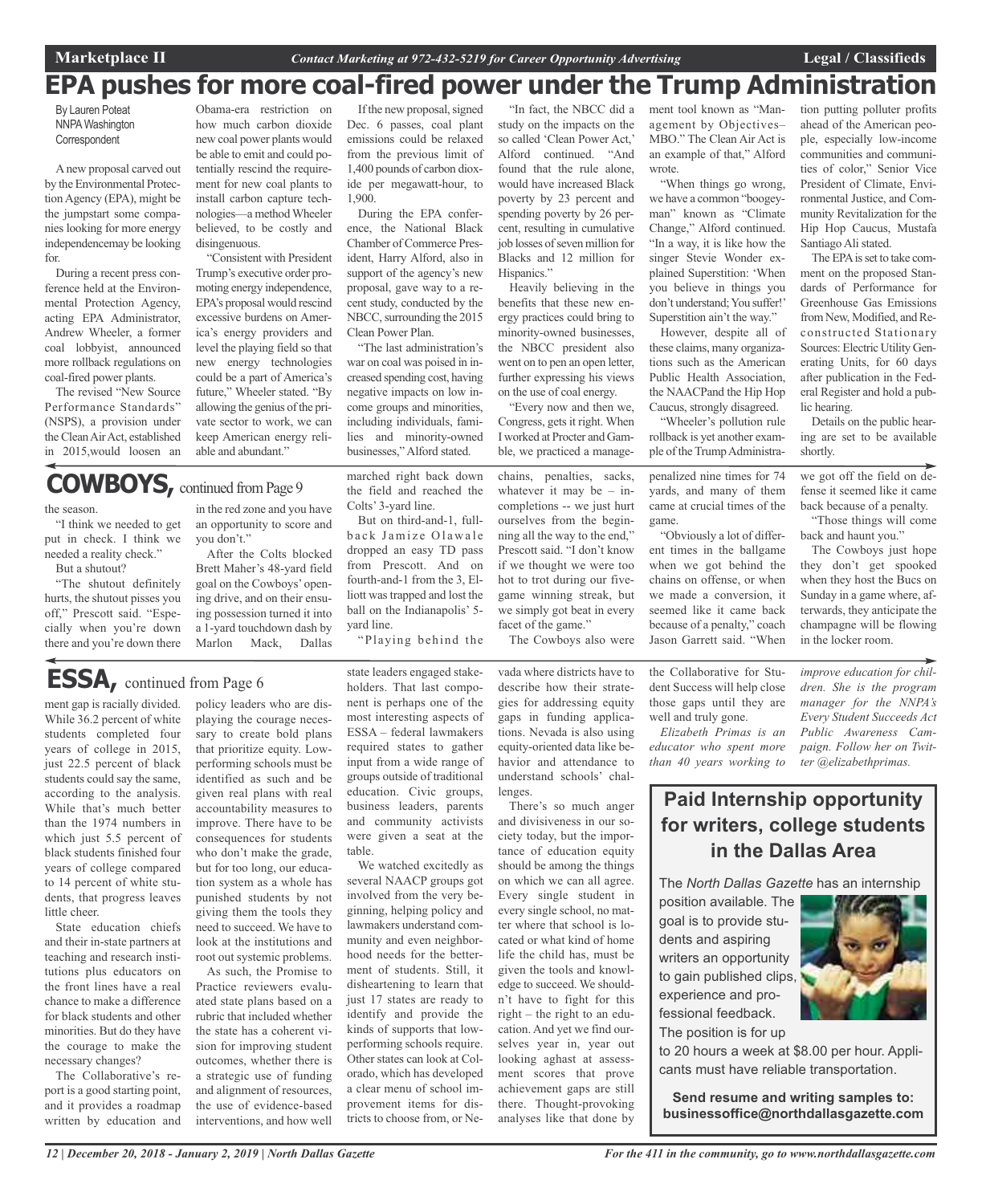**Career Opportunity** *Contact Marketing at 972-432-5219 for Career Opportunity Advertising* **Legal Notices / Career**

## **Upcoming DFW area job fairs**

### **Dec. 20 Route Delivery Driver Job Fair**

The Route Delivery Driver Job Fair will be held on Dec. 20 from 9 a.m. to 1 p.m. at Nestle Waters North America, in Dallas. Start time is between 7 a.m. and 8 a.m., Monday through Friday flexible to work Saturdays as needed throughout the year and with the schedule as needed.

Qualifications: You'll need the ability to get a CDL class B license with airbrake endorsement and have a clean driving record, ability to work in all kinds of weather while working out on your own with limited supervision, ability to obtain a DOT medical card for the purpose of working for Nestle Waters, a clean driving record means in the last three years, and must be 21 years of age or older. To apply visit nestlewaterscareers.com.

### **Jan 8 Hospitality Hiring Event**

The Hospitality Hiring Event will be held on Jan 8, from 10 a.m. to 2 p.m. at 3020 N Westmoreland Rd, in Dallas. Goodwill is hosting a hospitality hiring event at Goodwill Industries of Dallas. Charleston and Dallas Methodist Hospital Systems are hiring for hospitality positions: Cooks, food service workers, and general utility worker. For more information, and to register visit Eventbrite.com.

#### **Jan. 9**

**Dallas Sales Job Fair** The Dallas Sales Job Fair will be held on Jan. 9, from 9:30 a.m. to 1 p.m. at 4099 Valley View Lane, in Dallas. Hosted by HireLive, this is a national career service company specializing in Sales, Retail and Management Career Fairs, and has more than a decade of experience in connecting job seekers with industry leading companies that are currently hiring. This is your opportunity to interview face to face with 15+ Fortune 500 and Industry Leading companies seeking



talented, experienced and enthusiastic sales, retail and management candidates. To learn more visit Eventbrite.com.

#### **Jan 12 Profession Pursuit Job Fair**

The Profession Pursuit Job Fair will be held on Jan. 12 from 11:30 a.m. to 5:30 p.m. at the center court in Irving Mall. Sponsors will include: Desoto ISD, UPS, Fedex, Active LLC, YesThrive, and more. For more information visit Eventbrite.com.

### **Jan 24**

**Dallas Job Fair** The Dallas Job Fair will be held on Jan 24 from 11 a.m. to 2 p.m. at Double-Tree by Hilton Hotel Dallas Market Center, in Dallas.

**972-205-2415**

*www.cityofirving.org*



### **Jan 31**

**Dallas Career Fair** The Dallas Career Fair will be held on Jan. 31 from 11 a.m. to 2 p.m. at Plano Event Centre, in Plano. You'll meet face-to-face with hiring decision-makers from some of the areas top employers. Dress professionally and bring plenty of resumes, because they're here to hire. Walk in and start interviewing, it's that simple. Save time, money and effort interviewing with

multiple companies in one day at one location. Many of these companies have several openings and are eager to meet with you. You're no longer just a piece of paper. Attend the career fair and get in front of decision makers. To register and for more information visit choicecareerfairs.com.

**Feb. 13 Arlington Job Fair**

The Arlington Job Fair will be held on Feb. 13, from 11 a.m. to 2 p.m. at Holiday Inn Arlington NE-Rangers Ballpark, in Arlington. Open the doors of opportunity when you meet and interview with the top hiring companies in Arlington. This career fair will allow you to learn about the businesses that are hiring and what their hiring needs are. To register and find out more, visit Eventbrite.com.

**March 30 Teacher Job Fair - Plano ISD** The Teacher Job Fair will be held on March 30, from 9 a.m. to 11 a.m. in Plano. Candidates must complete an online application to register for the event on the Plano ISD employment website. All 72 elementary and secondary campuses in the District will be there with staff to speak to those interested in teaching and other professional opportunities. To to receive an entry ticket to the job fair. Visit https://www.pisd.edu/page/ 5495 for all the details.

### **TISEO PAVING COMPANY**

419 E. Hwy. 80, Mesquite, TX 75150 Tel: (972) 289-0723 Fax (972) 216-5637 www.tiseopaving.com

Performing Concrete Street Paving in the Metroplex Area We Accept Subcontracting Bids For All Public Works Projects in the Dallas Area. We Are Accepting Applications for Concrete Mixer Drivers and Heavy Equip-

ment Mechanics

**Equal Opportunity Employer** 

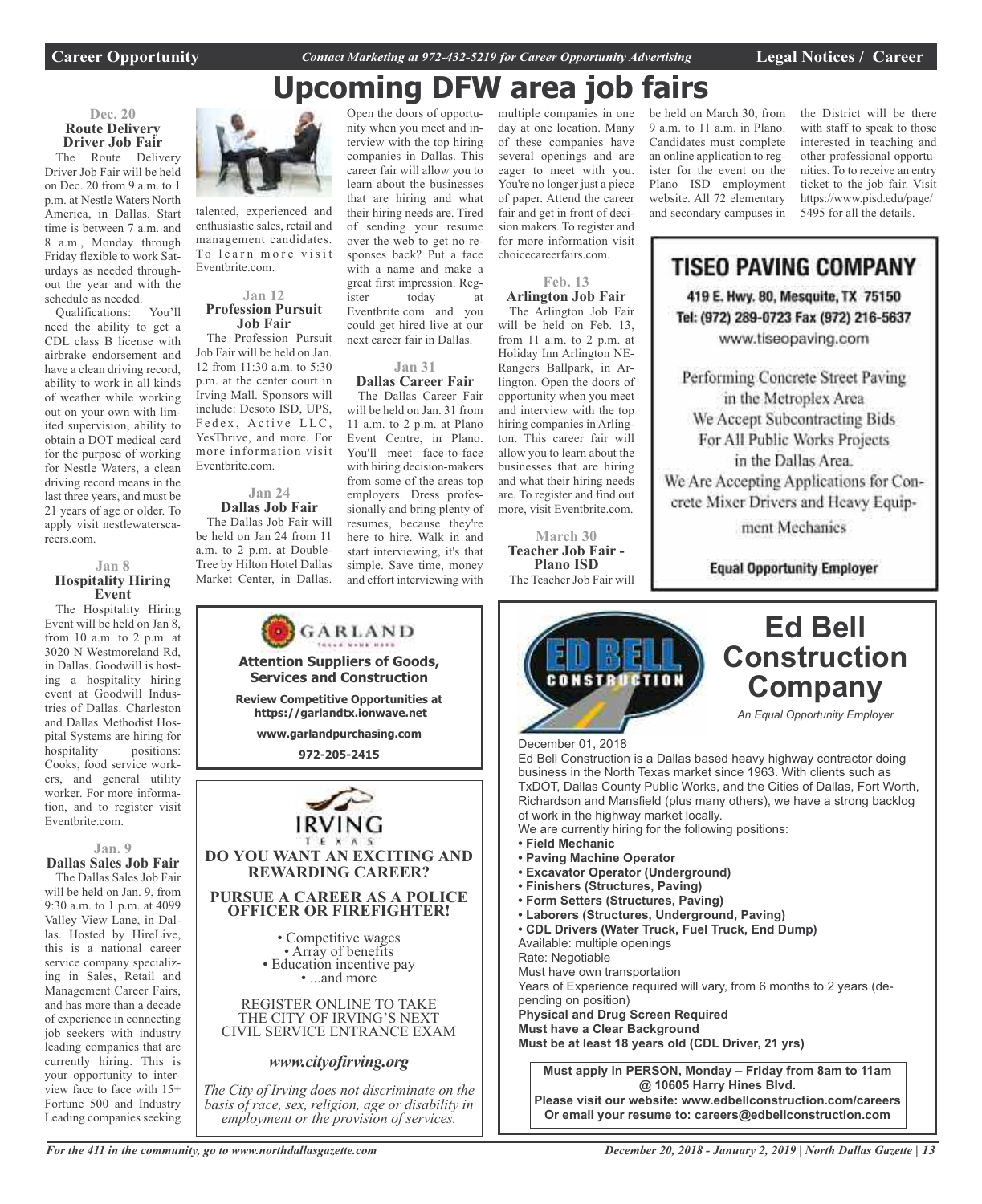### **Church Happenings** *For non-profit advertising rates, contact NDG Marketing at 972-432-5219*

**Merry Christmas Everyone from** *NDG* **Staff Jesus is the Season!**

### **BETHEL BIBLE FELLOWSHIP, CARROLLTON (A NEW PLACE TO BELONG)**

*NOTICE: This time of the year, especially, Pastor Woodson serves the community by providing "Professional Therapy and Counseling Services" on a "Sliding Fee" scale. To schedule an appointment call the Pastoral Counseling Center at 972-526-4525 or email the church at www. b e t h e l b i b l e f e lloswhip.org*

**December 23, 9:45 a.m.** Please join us in our quiet time, "Prayer and Meditation" followed by Morning Worship. You will be blessed and inspired as we celebrate service to God, our community and all mankind.

**December 26, 7 pm** Join us in Wednesday's Prayer and Bible Study Class with Senior Pastor Woodson, Pastor Larry Gardner and others conducting a new book study with "Boundaries" when to say yes or how to say no by Dr. Henry Cloud and Dr. John Townsend with supporting chapters and verses. Spiritual maturity is God's desire for you; it's Time to Grow in the Word of God.

Dr. Terrance Woodson, Senior Pastor 1944 E. Hebron Parkway Carrollton, TX 75007 972-492-4300 www.bethelbiblefellowship.org

**FELLOWSHIP CHRISTIAN CENTER CHURCH IN ALLEN "THE SHIP"**

 $\mathcal{L}_\text{max}$  , which is a set of the set of the set of the set of the set of the set of the set of the set of the set of the set of the set of the set of the set of the set of the set of the set of the set of the set of

**December 23, 9:45 a.m.**

You are invited to join us in our Sunday Morning Services as we praise and worship God in the Joycie Turner Fellowship Hall, followed by our Worship Services; and bring someone with you, you will be blessed. It's for God's glory and honor.

### **December 26**

Join us in our Wednesday's 12 Noon-Day Live, Prayer and Bible Study class and/or our Wednesday Night Live, Prayer and Bible Study at 7 p.m. to learn more about God's Word. Be encouraged by God's plan for your maturity and His glory; and most of all; be prepared to grow.

Dr. W. L. Stafford, Sr., Ed. D. Senior Pastor 2450 K Avenue #300 Plano, TX 75074 972-379-3287 www.theship3c.org

**INSPIRING BODY OF CHRIST CHURCH, Let's Go Fishing! MATTHEW 4:19**

 $\overline{\phantom{a}}$  , and the set of the set of the set of the set of the set of the set of the set of the set of the set of the set of the set of the set of the set of the set of the set of the set of the set of the set of the s

**December 21, 8 p.m.** All men are invited to Men's Ministry meeting each Friday night at 7 p.m., (IBOC promotes proactive male leadership.)

> **December 23, 10 a.m. (Every 4th Sunday)**

Please join us for Youth Sunday; this is a time where IBOC's youth and millennials get real about their faith. And, don't forget to invite family and friends to join us for our Morning Service as we celebrate our Lord and Savior, Jesus Christ.

**December 24, 7 p.m.** You are invited to Monday School to see what God has to say to us, this Christmas Eve.

Pastor Rickie Rush 7701 S Westmoreland Road Dallas, TX 75237 972-372-4262 www.Ibocchurch.org

through Shiloh; grow in *Church Happenings is a weekly calendar of religious services produced by the North Dallas Gazette. To make additions or corrections to the calendar, contact:*

*religion@northdallasgazette.com*

### **Cemetary Space Broker will make you offer on your cemetery plot**



• Inherited plot and can't sell it? • Bought plot years ago and your plans have changed? • Singles space or Side by Side spaces is okay. We will make you a "cash offer" on your cemetery plot today! If you get voice mail-leave message phone number and information on cemetery space. We will get back to you

**Call Us Today!!!!!!!! 972.432.5219**

**MT. OLIVE CHURCH OF PLANO (MOCOP) (Uniting the Body of Christ Among Nations)**

**December 23, 10 a.m.** Join us for Morning Worship Service as we praise and worship God for His Honor and His glory. Don't forget to comeback at 7 p.m. for our Brazilian Church.

Dr. Sam Fenceroy, PhD Senior Pastor and Pastor Gloria Fenceroy 300 Chisholm Place Plano, TX 75075 972-633-5511 www.mocop.org  $\mathcal{L}_\text{max}$  , which is a set of the set of the set of the set of the set of the set of the set of the set of the set of the set of the set of the set of the set of the set of the set of the set of the set of the set of

**SHILOH MBC IN PLANO (WHERE COMMUNITY BECOMES FAMILY)**

Come and connect to God

### Christ through the study of God's Word; and Serve God through service to each other and to the world. John 12:26.

### **December 23, 8 a.m. and 10 a.m.**

You are invited to join us for our Morning Worship Services in our 8 am and/or our 11 am Worship Services. Sunday School will start at 8:30 a.m. We would love to have you at all our worship services.

opportunities for motivation and growth; join us and see. Be blessed of the Lord.

### **December 26, 7 p.m.**

You're invited to our Wednesday's Bible Study class; you will learn what God has to say to us. Come to be encouraged by God's plan for your spiritual growth and His glory.

Dr. Isaiah Joshua, Jr. Senior Pastor 920 E. 14th Street Plano, TX 75074 972-423-6695 www.smbcplano.org

Our church ministries offer



Kedra A. Flowers CPA PC www.**IRSsafe.com** 

NDG now has a "Special Advertising Package" for churches and non-profit organizations that need to let the community know about your Special Event.

### Opportunity You Can Measure...

### **Church Events**

- Church Anniversary
- Pastor's Anniversary
- Women's Day
- Men's Day

### **Non-Profit Org. Events**

- Fundraisers
- (Concerts)
- Special Events
- (Personal or Community)

### Special Rate \$199

(Black & White, per insertion) Ad size - 4.905"x 6"(Quarter Page, B&W) (NOTE: Color Ad \$75 extra per inserion) Production disclaimer - NDG ad meake-ready is not included in promotion. Layout/production of "copy ready"ad will be a nominal extra cost. E-mail ad copy to: Marketing@NorthDallasGazette.com or call our Marketing Department today! 972-432-5219

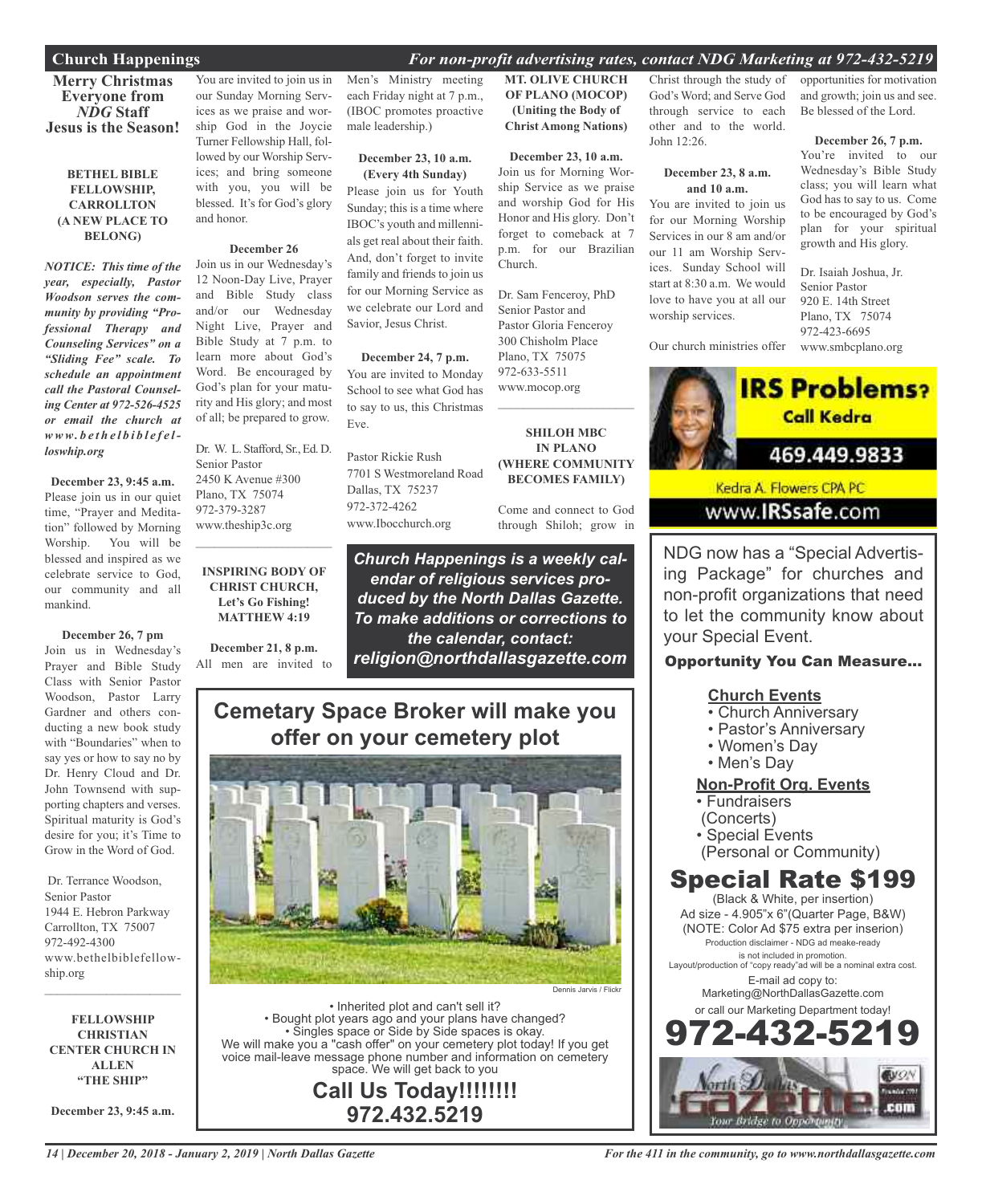

*Send email to: businessoffice@ northdallasgazette.com to sign up for Sister Tarpley's weekly electronic newsletter.*

*"Precious in the sight of the Lord is the death of His saints."* - **Psalm 116:15**

The Bible often speaks of death as a requirement of living a life in Christ. This death is not a physical death, but a spiritual death. It is a death of the old so the new can be raised. It is the life of Christ that is raised in us. However, this death can be painful if we do not choose to willingly allow this "circumcision of heart" to have its way. If we are not circumcised of heart, we do not enter into God's promises. Moses was called to deliver a people from slavery. But when he was about to return to Egypt to begin what God called Him to do, God almost killed him. He had failed to take care of the details of obedience. In this case, it was that all the males in his family were to be circumcised.



continued from Page 10

from local authors. First, you will never hear there is nothing to do when you have **100 Thingsto Do in Dallas-Fort Worth Before You Die** by Tui Snider. Rediscover your hometown or it is a great gift for someone new to the area.

Also, *I Miss You*, *Papa* is a heartfelt story to help a child facing the holidays and new year without a loved. One of the greatest gifts we can give a child is time, and this book will perhaps give a voice to how they are feeling and provide an opportunity for them to open and talk about it. Sharon Jones-Scaife also has a new title out this month, *Mrs. Hughes is Missing*.

All these titles and those spotlighted throughout the year on *NDG's* Bookshelf are available at Amazon or your favorite local retailer.

This oversight on Moses' part almost cost him his life. Imagine that - God prepared a man 40 years, and yet, he was almost disqualified because of an oversight. "At a lodging place on the way, the Lord met Moses and was about to kill him. But Zipporah took a flint knife, cut off her son's foreskin and touched Moses' feet with it..." Exodus 4:24. None of us will ever enter the Promised Land of full blessing with God unless we have this same circumcision of heart. The psalmist above accurately describes the process of circumcising

the heart. *"Precious in the sight of the Lord is the death of His saints. O Lord, truly I am Your servant; I am Your servant, the son of Your maidservant; You have freed me from my chains."* **Psalm 116:15-16**.

We cannot be free to be God's servant until this death takes place in each of us. When this death takes

## **Precious deaths**

place, we become free - free unless a kernel of wheat from the chains of sin that held us back from becoming completely His. Oh, what freedom there is when this death takes place. No longer are we held to the sin of materialism, fear, self-effort, or anxiety, for we are dead to these things.

The Bible speaks of the seed that must die in order for it to spring up and give new life. I tell you the truth,

falls to the ground and dies, it remains only a single seed. But if it dies, it produces many seeds. The man who loves his life will lose it, while the man who hates his life in this world will keep it for eternal life **John 12:24-25**.

Each of us must ask the Lord if our seed has died. Is it in the ground now, yielding the fruit of brokenness



*In Memory of Mr. Eugene H. and Mrs. Euphemia (Phemia) Tinner, may they both rest in God's wonderful Peace for lives welllived to the glory of God.*



Present your body as a living sacrifice unto God. Ask God to help you to be holy and acceptable, which



is your reasonable service (as God's Word exhorts in **Romans 12:1**). Ask God to guide and direct you, to protect you from harm, evil and shine through your life to influence the world around you for Him. May God be glorified and may the lost be pointed to Jesus through the testimony of your life.

North Dallas Gazette takes a moment to reflect on the past with **Historical Perspectives from Sister Tarpley**

Hear what it was like growing up in <sup>a</sup> very different Dallas when Booker T. Washington was <sup>a</sup> black school. Sister Tarpley graduated frm there and went on to college and later became <sup>a</sup> city councilmember in Carrollton.

**Look for NDGTV at NorthDallasGazette.com**







## **HUD Approved Home Buyers Éducation Class**

https://www.eventbrite.com/preview?eid=80609127262

8 Hours Class 9:00am til 5:00pm

**Lunch Is Provided!** 

\*Receive Your Home Buver Education Certificate\* The Certificate Can Be Used with The Down Payment Assistance Program In Dallas, Grand Prairie and Surrounding Areas!

The Cost of the HUD Approved Home Buyers Education Class \$35.00 /Individual ~ \$50.00 /Couple.

#### **REGISTER NOW**

First Ten People To Register Get A Gift Card! ALL PARTICIPANTS RECEIVE FREE HOUSEWARMING GIFT! Call: 214.638.2227

*For the 411 in the community, go to www.northdallasgazette.com*